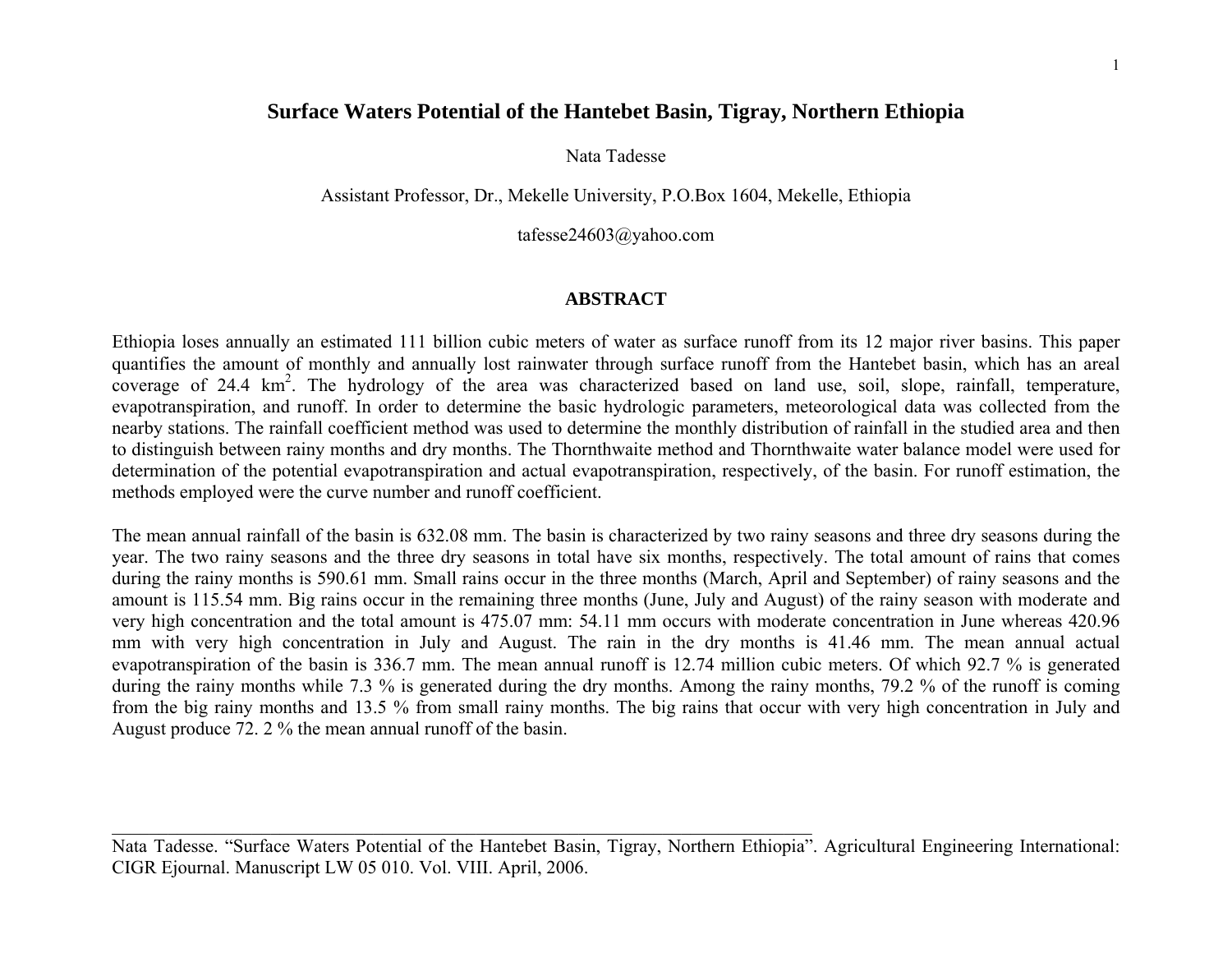In the basin there are no any inland waters. The only available surface water is the runoff that is generated by the different land units of the area. This huge amount of water, which is lost annually with out being utilized, can be harvested and stored for efficient use when the rains stop, and distribute it wisely for different users.

**Keywords:** Curve number, dry season, evapotranspiration, rainfall coefficient, rainy season, runoff, water balance.

# **1. INTRODUCTION**

Water is the most vital requirement for human survival. It has been described as the elixir of life, the source that sustains life on earth and the factor that governs the evolution of and functioning of the universe. The importance of water makes it synonymous to life.

Ethiopia has abundant surface water resources that can be used for different purposes. There are 12 major river/drainage basins seven of which are transboundary. The total annual runoff from these basins is estimated at about 111 billion cubic meters (Ministry of Water Resources, 2001). The major rivers carry water and sediments and drain mainly to the arid regions of neighboring countries. There are also eleven major lakes with a total area of 750, 000 ha (Ministry of Water Resources, 2001).

Although Ethiopia's water resource is large, very little of it has been developed for agriculture, hydropower, industry, water supply and other purposes. To date only about 160, 000 ha (about 4%) of the potential irrigable land has been developed. Based on available information the potential irrigable land in the country is about 3.7 million ha (Ministry of Water Resources, 2001).

Knowing the potential and availability of surface waters, currently the government of Ethiopia is undertaking a huge investment on water resource investigation and development for various uses. This would help to increase the productivity of microdams, to improve ways and means of the traditional irrigation management system, to increase potable water supply and also to increase the hydroelectric power generation of the country.

As a contribution to the national efforts, this study on the surface water potential at a small-scale will have a paramount importance to understanding the bigger picture. The Hantebet basin is one of the least studied areas in the country where shortage of water both for domestic and irrigation uses is critical. This study, therefore, documents and analyses for the first time the water potential of the Hantebet basin through detailed sampling, mapping, meteorological data analysis and estimate the surface waters potential of the area. This is expected to contribute a lot to the ongoing endeavor and alleviating the different problems occurring in the area.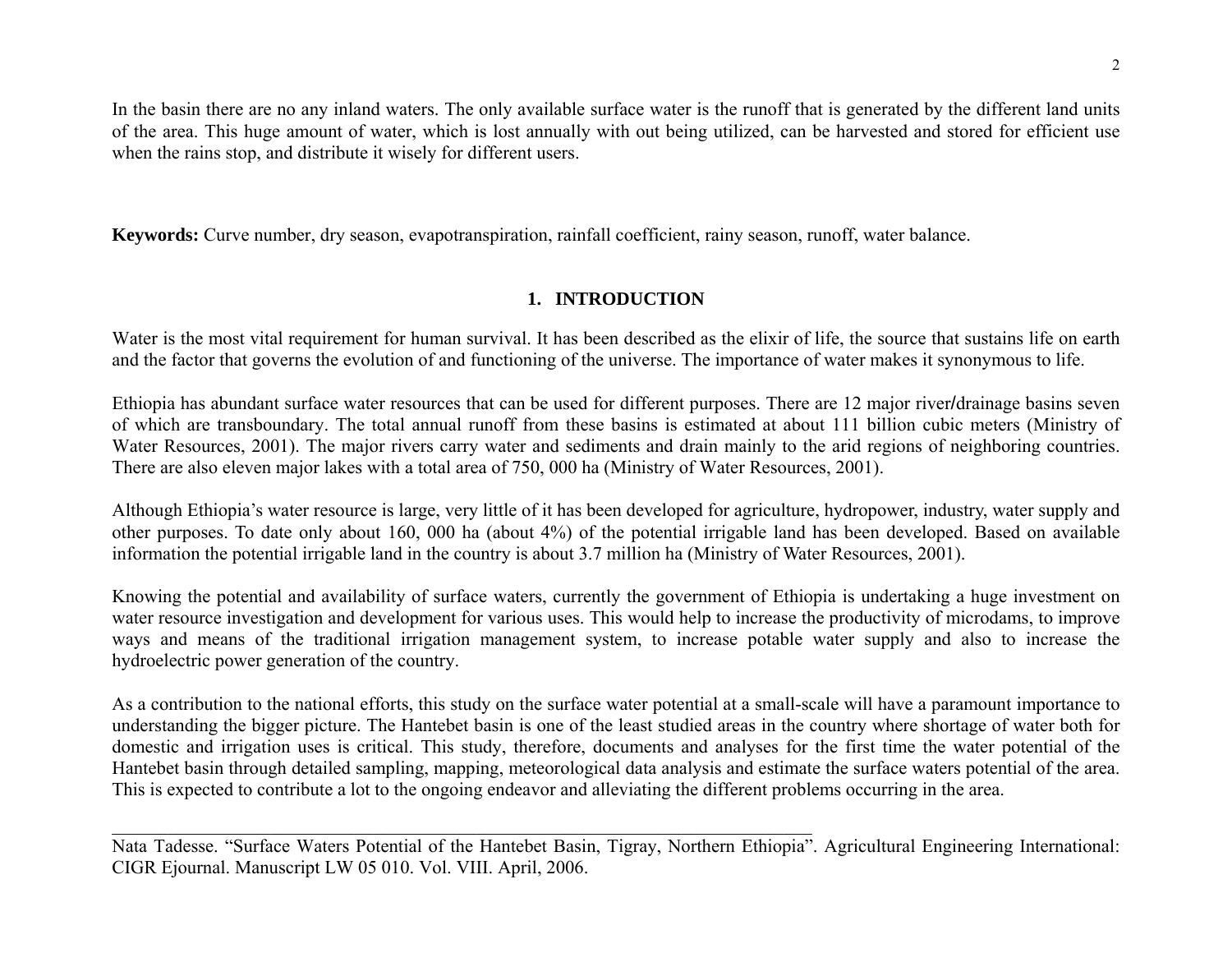### **2. LITERATURE REVIEW**

Water is the single most important element of the environment. The availability of water largely determines the spatial pattern of the Earth's terrestrial biomes (forest, grasslands and deserts); it covers 71 % of the Earth's surface providing habitat for fresh and saltwater ecosystems; water is a major controlling element of the Earth's climate, and it is water that is largely responsible for sculpting the Earth's surface into the infinitely complex associations of erosional and depositional landforms. Water makes life on Earth possible, and, to a large extent, water makes the Earth itself.

Surface water is water that is on the Earth's surface, such as in a stream, river, lake, or reservoir. Surface water is a valuable resource which can be used for public, industrial and agricultural supply purposes. Surface water courses also provide important natural habitants and environmental and leisure resources. Therefore, understanding surface water resources is a key aspect of water resource assessment and evaluation.

The geographical location of Ethiopia and its endowment with favorable climate provides a relatively higher amount of rainfall in the region. Much of the water, however, flows across the borders being carried away by the transboundary rivers to the neighboring countries. Although we can not be definite due to lack of researched data as yet, preliminary studies and professional estimates indicate that the country has an annual surface runoff of close to 111 billion cubic meters of water excluding groundwater.

Although Ethiopia's water resource is large, very little of it has been developed for agriculture, hydropower, industry, water supply and other purposes. To date only about 160, 000 ha (about 4%) of the potential irrigable land has been developed. National coverage of potable water supply stood at 26% by 1992 while coverage of sanitation services is only 7%, which is low by even the Sub-Sahran standards. There is also a wide divergence in the water supply coverage between urban (76%) and rural (18.8%) areas. If Ethiopia has to feed its fast growing population and improve the standard of living of its citizens this situation has to be changed.

# **3. METHODOLOGY**

### **3.1 Description of the Study Area**

### **3.1.1 Location**

The catchment area is located in southern Tigray Regional State in North Ethiopia. Geographically it lies between 1467000 to 1476000 m N and 523000 to 530000 m E, and is estimated to have an areal coverage of 24.4  $\text{km}^2$  (Figure 1).

Nata Tadesse. "Surface Waters Potential of the Hantebet Basin, Tigray, Northern Ethiopia". Agricultural Engineering International: CIGR Ejournal. Manuscript LW 05 010. Vol. VIII. April, 2006.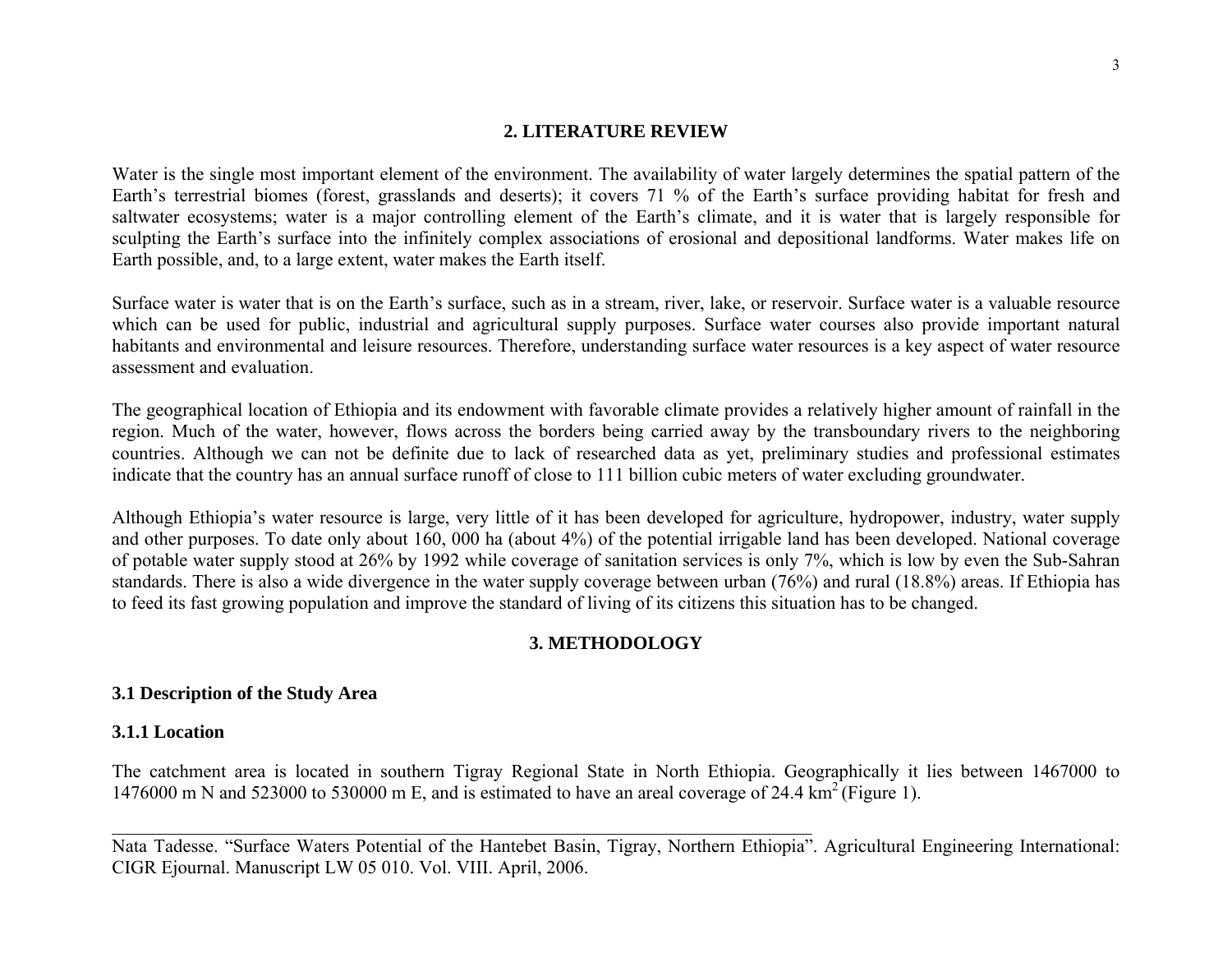

Figure 1. Location of the study area.

# **3.1.2 Physiography**

The basin consists of vast depressed areas that extend from northeast to southwest bounded by adjacent highlands. Altitude ranges from 2000 m above sea level on the lowland to mountain peaks greater than 2600 m above sea level. The average elevation of the basin is 2330 m above sea level with peaks reaching 2660 m above sea level.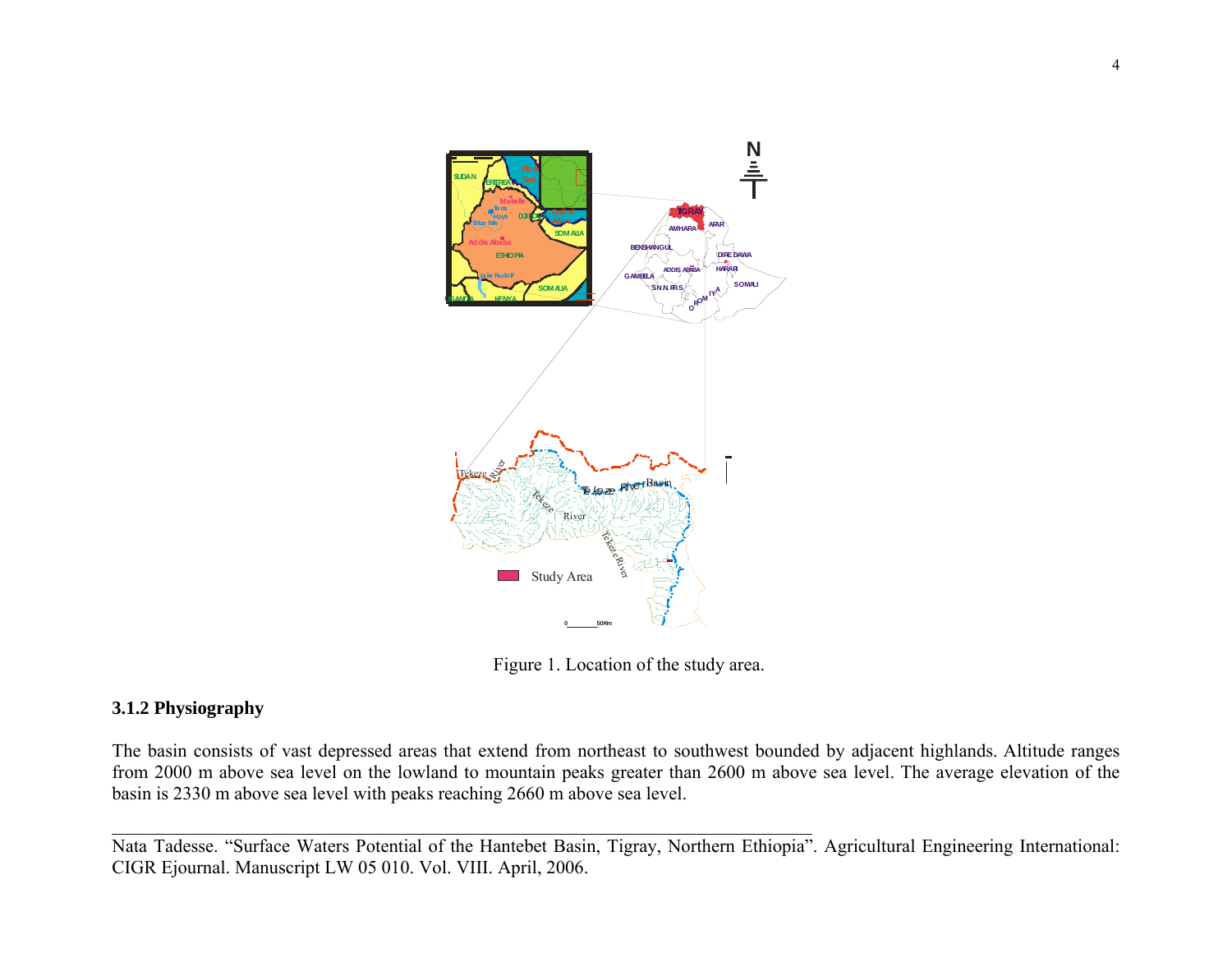### **3.1.3 Geology**

The major lithological units in the studied area are dolerite, shale, limestone, siltstone and thick alluvial deposits (Figure 2). Stratigraphically, the limestone is found at the base overlying by shale and then followed by siltstone. Overlying these successions, the igneous intrusions of dolerite as a sill and dike are exposed on the top parts of hills and plateaus. Alluviums are found having different thickness overlying all these successions in the lowlands.

The limestone is exposed in the northern part of the studied area overlying the shale unit. The average exposed thickness of this unit is 8 m. It has a greenish gray fresh color and gray weathered color. It is characterized by the presence of circular dissolution/karstic features on the surface and long fractural opening in the river cut exposures. In the area, limestone is highly weathered and fractured with wide ranges of openings. In some places the limestone unit is highly fossilifereous, and texturally it is fine grained. It covers 12 % of the total area.

The shale is exposed in the east and northeast hills of the studied area occupying 13.4 % the total area of the basin. It is also exposed in the lowlands along the river beds. In some other places of the lowlands, as it was observed in the hand dug wells, it is found covered by thick alluvial sediments. It consists of intercalations of limestone, siltstone, mudstone, lime and marl. It has a variegated color, and is highly weathered and fractured.

Siltstone is largely exposed on the western sides of studied area and also found as intercalation with shale unit on the eastern side. It has a whitish fresh color and light gray weathered color. It is characterized by the presence of fractures with different orientations and is highly altered where in the contact with the doleritic sill. It occupies 0.5 % of the total area. Most of the dolerites occur as sills and dykes occupying the hills and mountains of the area. It covers 45.2 % of the total area.

The alluvial deposit occurs in the valley bottom bounded by adjacent highlands. It covers large area of the basin and lies on top of the shale units. Alluvial deposits in the area are composed of very fine to coarse-grained materials, ranging from clay size to boulders of different rocks and dolerites. In some areas, it has sandy material in the deeper part, which bears groundwater. Generally, it has up to 7 m thickness as exposed in river cuts and hand dug wells. It covers 28.9 % of the total area.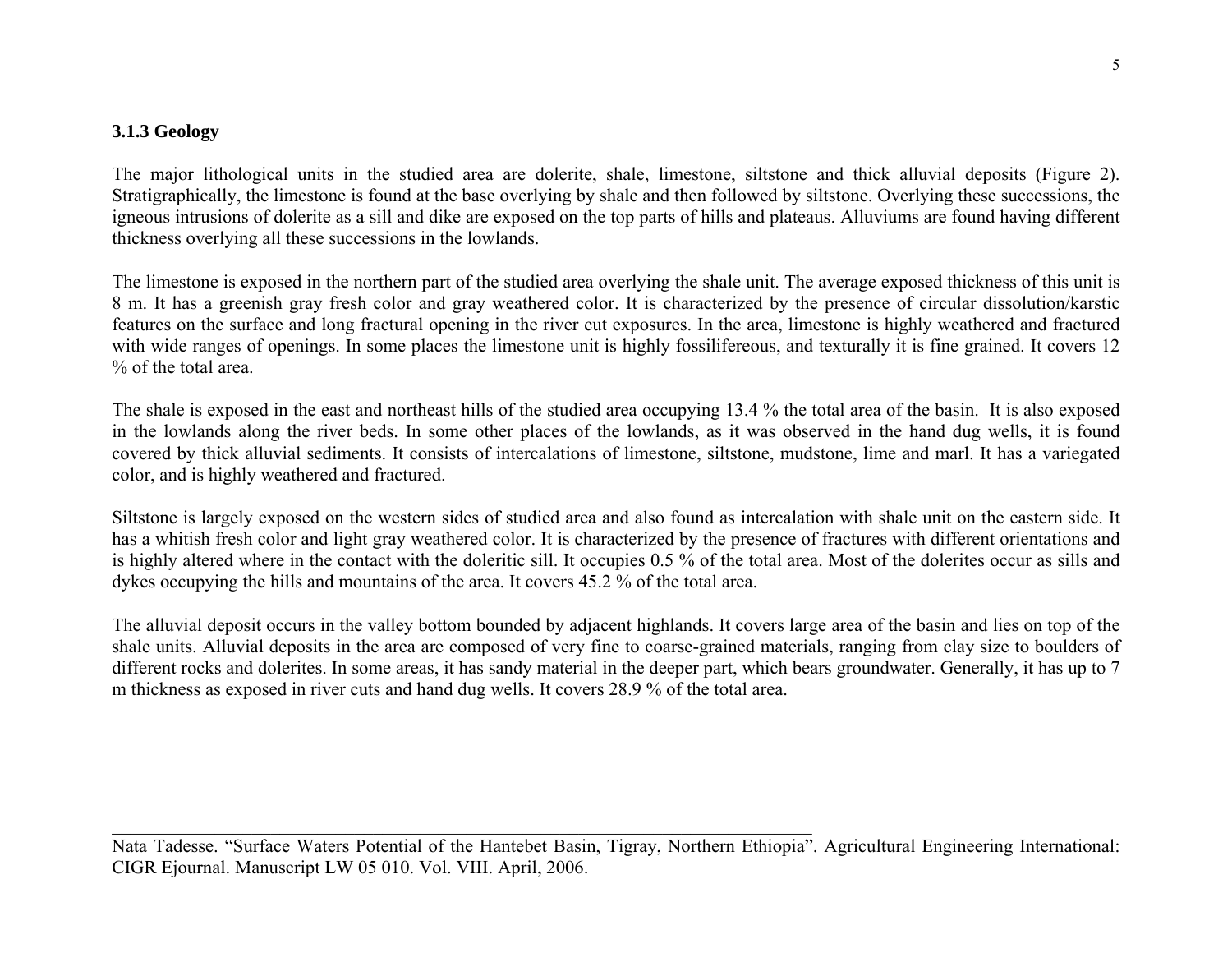

Figure 2. Geological map of the Hantebet basin.

# **3.1.4 Drainage**

The studied area is drained by a perennial river, the Hantebet' river. It originates from the northern highlands and flows towards the southern flatlands and finally joins the Tekeze River, which is the main tributary of Atbarah River. There are in addition many small intermittent and a few perennial meandering rivers that drain the area. These streams originate from the surrounding highlands. The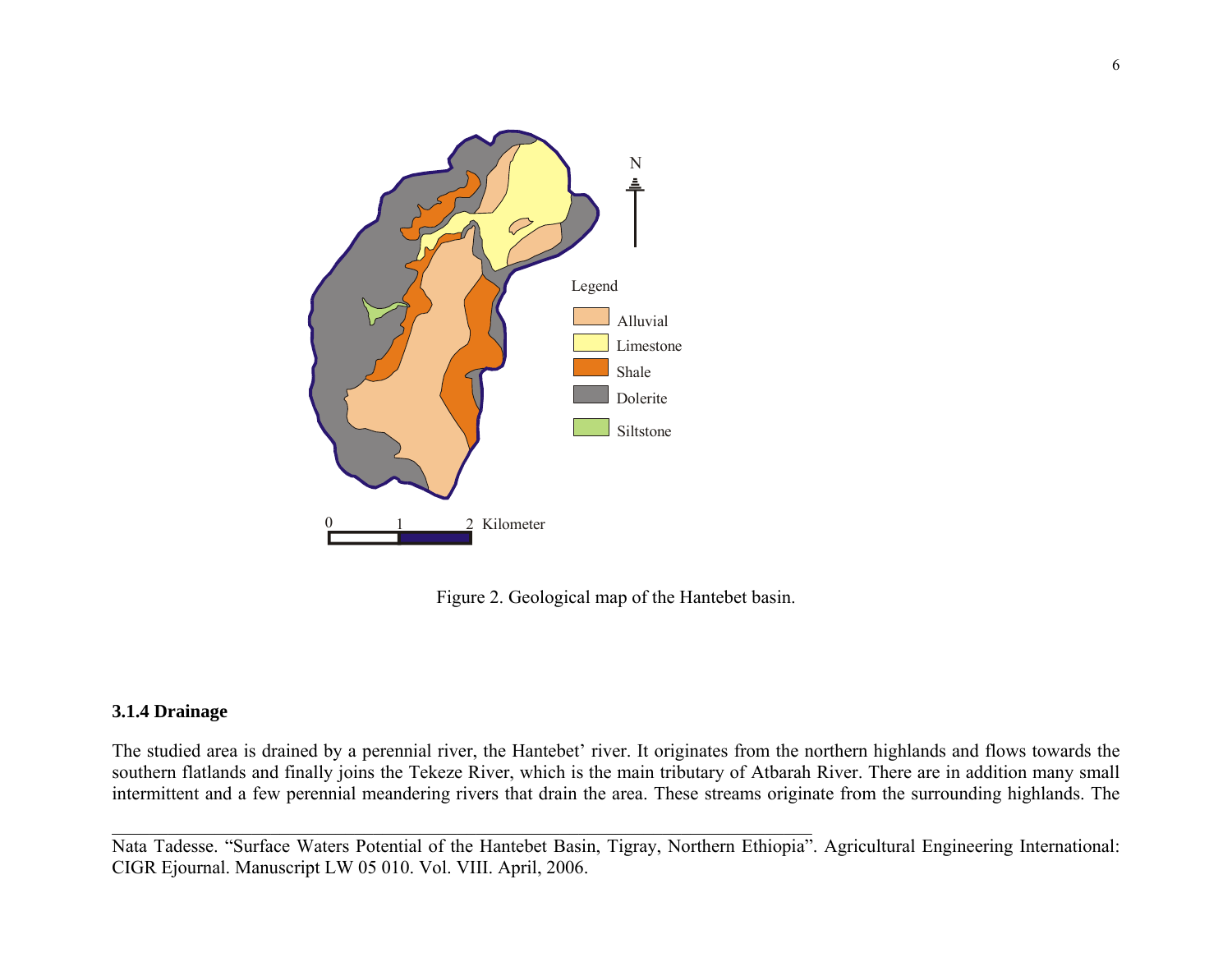streams are dense at areas of higher slopes and sparse where the slope is relatively flat. The lengths of the longest and shortest streams are 7145.5 m and 89.8 m, respectively. Most of the longer streams are found on flat plain of alluvia deposits whereas the shorter ones are on the flunk of the mountain covered by mostly dolerite intrusions. Most of the steep well-drained areas usually have numerous small tributaries whereas the gentle slopes and plain areas have long streams in places where the soils are deep and permeable. In general, the studied area has a dendritic drainage pattern (Figure 3). The main sources of supply for the streams are precipitation during the rainy seasons and to a lesser extent the shallow perched aquifers during the dry seasons. The basin has no any other inland waters such as lakes and ponds.



Figure 3. Drainage map of the study area.

Nata Tadesse. "Surface Waters Potential of the Hantebet Basin, Tigray, Northern Ethiopia". Agricultural Engineering International: CIGR Ejournal. Manuscript LW 05 010. Vol. VIII. April, 2006.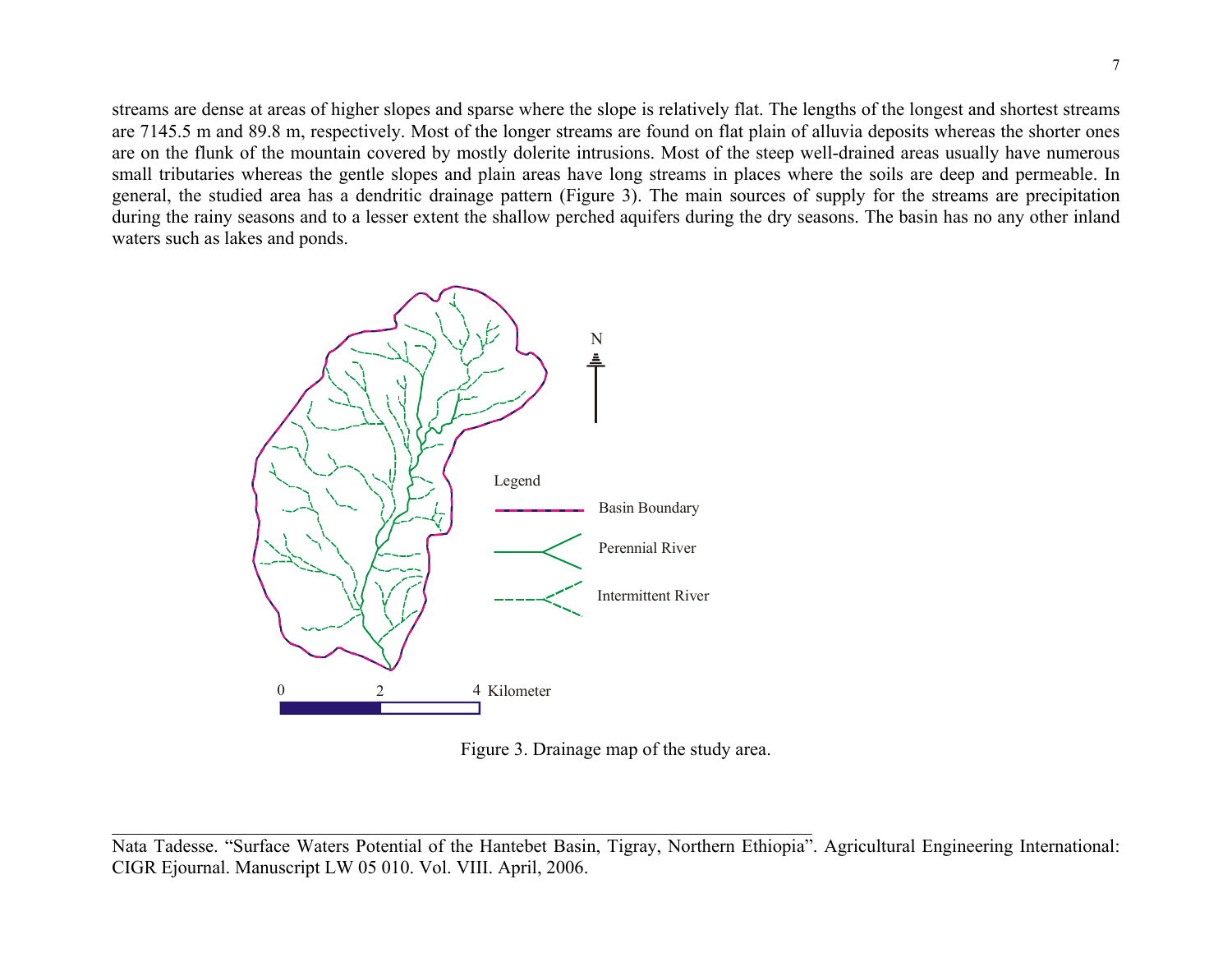### **3.1.5 Vegetation**

The basin consists of poor and widely scattered acacia species, which indicate the past vegetation cover of the area. Some other trees like eucalyptus and cactus are also found. The largest part of the study area is cultivated with crops and cereals like maize, sorghum and wheat using small scale irrigation. Some parts of the studied area form hills and ridges and is covered by scattered eucalyptus trees and cactus.

### **3.2 Data Collection**

Extensive work was carried out by collecting pertinent primary data of the area in the field and secondary data from different offices. The topographic map with a scale of 1:25,000 was used as a base map. Geological and drainage map of the area were prepared using this as a base map.

The hydrology of the basin was characterized by slope, land use, soil, rainfall, temperature, evapotranspiration, and runoff. In order to determine the basic hydrologic parameters, meteorological data was collected from nearby stations. Data for land use, soil, geology, root depth and slope were collected in the field with the help of GPS. Using ArcView 3.2 and CorelDRAW 9 software's, various thematic maps such as geological, drainage, land use, soil, and runoff were produced.

Due to lack of meteorological stations in the basin, data from two nearby meteorological stations were used for this study. These are the first class Mekelle Airport meteorological station, which is 45 km away from the study area, and the fourth class Dengolat meteorological station, which is about 8 km from the study area. Both of them are owned by the National Meteorological Service Agency.

For the analysis, rainfall data was collected from Dengolat station. The remaining climatic data such as temperature, wind speed, humidity and sunshine hours were taken from Mekelle Airport meteorological station, and temperature adjustment was done accordingly so that the data are reliable to represent the study area.

### **3.3 Data Processing**

For the determination of particle size distributions of the different soils in the study area 15 soil samples were taken from five different depths of soil profile and on the surface. Grain size analysis was carried out in the Department of Civil Engineering, Mekelle University, and the soil classification was done on the basis of USDA soil texture classification system.

Nata Tadesse. "Surface Waters Potential of the Hantebet Basin, Tigray, Northern Ethiopia". Agricultural Engineering International: CIGR Ejournal. Manuscript LW 05 010. Vol. VIII. April, 2006.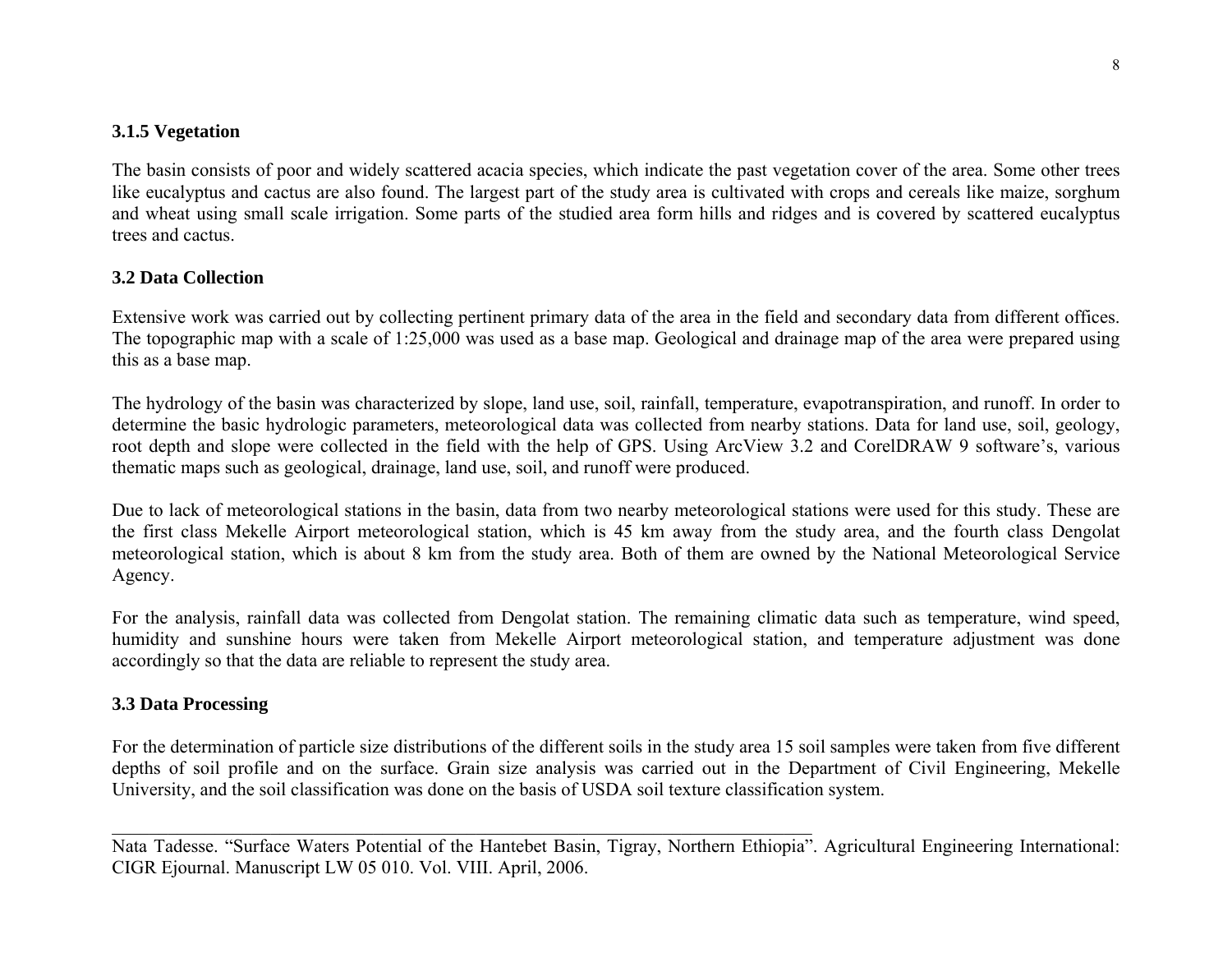Textural classification was then used to estimate the maximum water holding capacity. Major land uses in the area were defined and the average depth of the root zone was measured in the field. Taking an active root zone of certain depth, the maximum soil water holding capacity up to the active root zone was estimated. This value of soil water holding capacity was used in the determination of the actual evapotranspiration.

The rainfall coefficient method (Daniel, 1974) was used to determine the monthly distribution of rainfall in the studied area and then to distinguish between rainy months and dry months. This method involved the calculation of "rainfall coefficient" for each month at the station, the coefficient being the ratio between the mean monthly rainfall and one-twelfth of the annual mean (the latter referred to as "rainfall module").

In this study, the Thornthwaite method (Thornthwaite and Mather, 1957) was used to estimate the potential evapotranspiration of the basin. This method uses air temperature as an index of

the energy available for evapotranspiration, assuming that air temperature is correlated with the integrated effects of net radiation and other controls of evapotranspiration, and that the available energy is shared in fixed proportion between heating the atmosphere and evapotranspiration. There is no correction for different vegetation types.

The Thornthwaite's empirical equation is:

$$
E_t = 1.6 \left[ \frac{10T_n}{J} \right]^a \tag{1}
$$

where

 $E_t$  = Potential evapotranspiration in centimeter per month.

 $T_n$  = Mean monthly air temperature ( $^{\circ}$ C).

 $n = 1, 2, 3, \ldots, 12$  is the number of the considered months.

 $J =$  Annual heat index and it is given by the equation:

$$
J = \sum_{n=1}^{12} j
$$
 (2)

 $j =$  is the monthly heat index and it is expressed as:

$$
j = \left(\frac{T_n}{5}\right)^{1.514}
$$
 (3)

\_\_\_\_\_\_\_\_\_\_\_\_\_\_\_\_\_\_\_\_\_\_\_\_\_\_\_\_\_\_\_\_\_\_\_\_\_\_\_\_\_\_\_\_\_\_\_\_\_\_\_\_\_\_\_\_\_\_\_\_\_\_\_\_\_\_\_\_\_\_\_\_\_\_\_

$$
a = 0.49 + 0.0179J - 0.0000771J^2 + 0.000000675J^3
$$
 (4)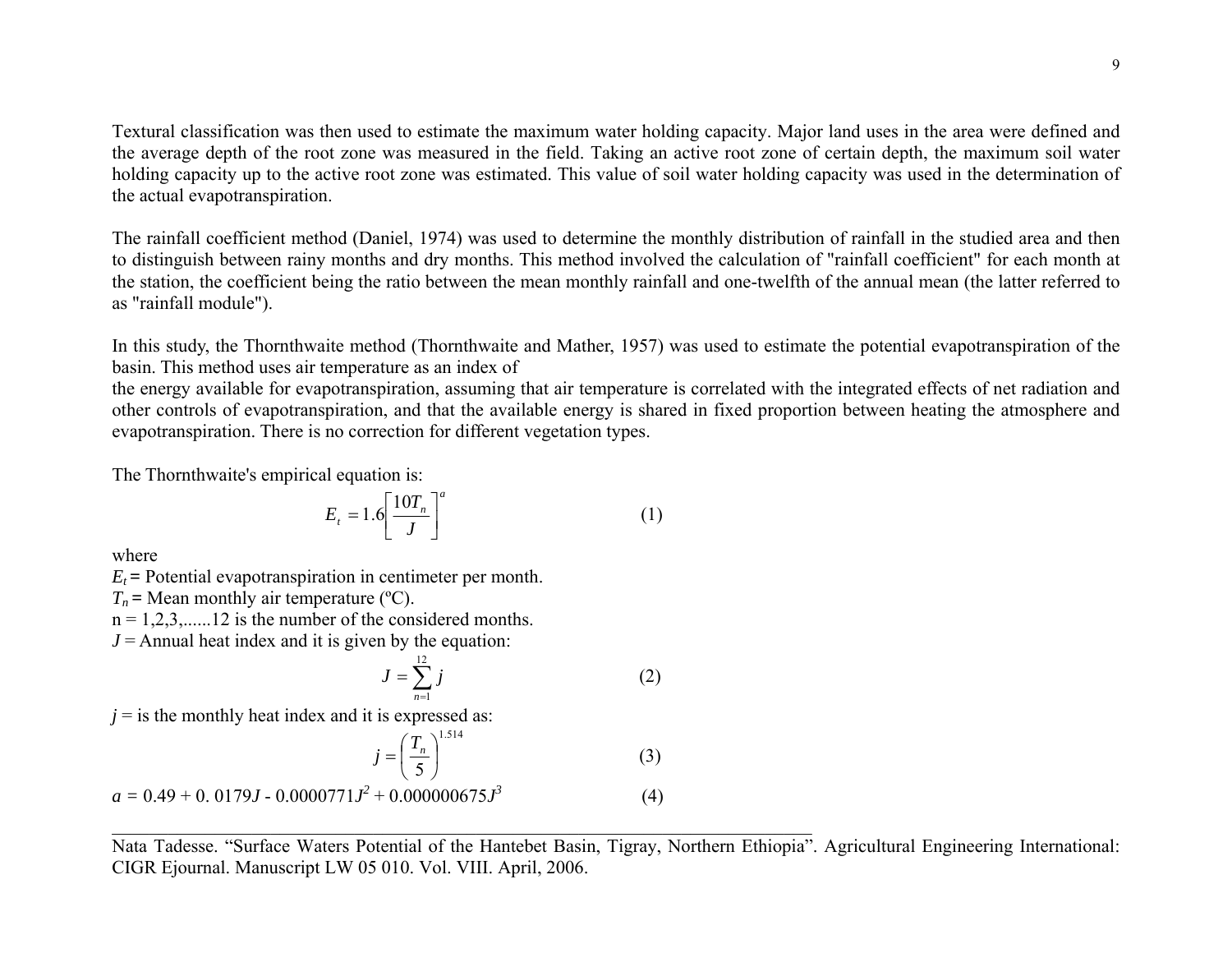The computed monthly potential evapotranspiration in Eq. 1 is for a standard month with 360 hours of daylight. It must be corrected for the varying length of day with latitude using the appropriate correction factor.

For the evaluation of the actual evapotranspiration the Thornthwaite water balance model (Leopold and Dunne, 1978) was utilized. The required parameters to determine actual evapotranspiration using this model are mean monthly precipitation, mean monthly potential evapotranspiration, water holding capacity of the dominant soil type and monthly soil moisture storage.

The actual evapotranspiration, AET, for the dominant soil types and the respective land use in the area was weighted according to the proportion of the area it represents, and the weighted AET was calculated as

$$
AET_{w} = \sum_{i=1}^{5} \frac{(AET_{i})a_{i}}{A}
$$
 (5)

where

*AET<sub>w</sub>* is weighted actual evapotranspiration: *AETi is* actual evapotranspiration of the dominant soil types: *ai* is area of each soil coverage: and, *A* is total area of soil coverage.

For runoff estimation, the curve number and runoff coefficient methods were used.

The curve number method is based on the potential maximum retention (S) of the watershed, which is determined by wetness of the watershed that is antecedent moisture condition (AMC) and physical characteristics of the watershed. The curve number method calculations are shown below:

$$
S = \frac{25400 - 254}{CN}
$$
 (6)

$$
Q = \frac{(P - 0.2S)^2}{P - 0.8S} \tag{7}
$$

where

 *S* is maximum potential retention of the watershed, mm:

 *CN* is Curve number:

*Q* is runoff of depth (mm):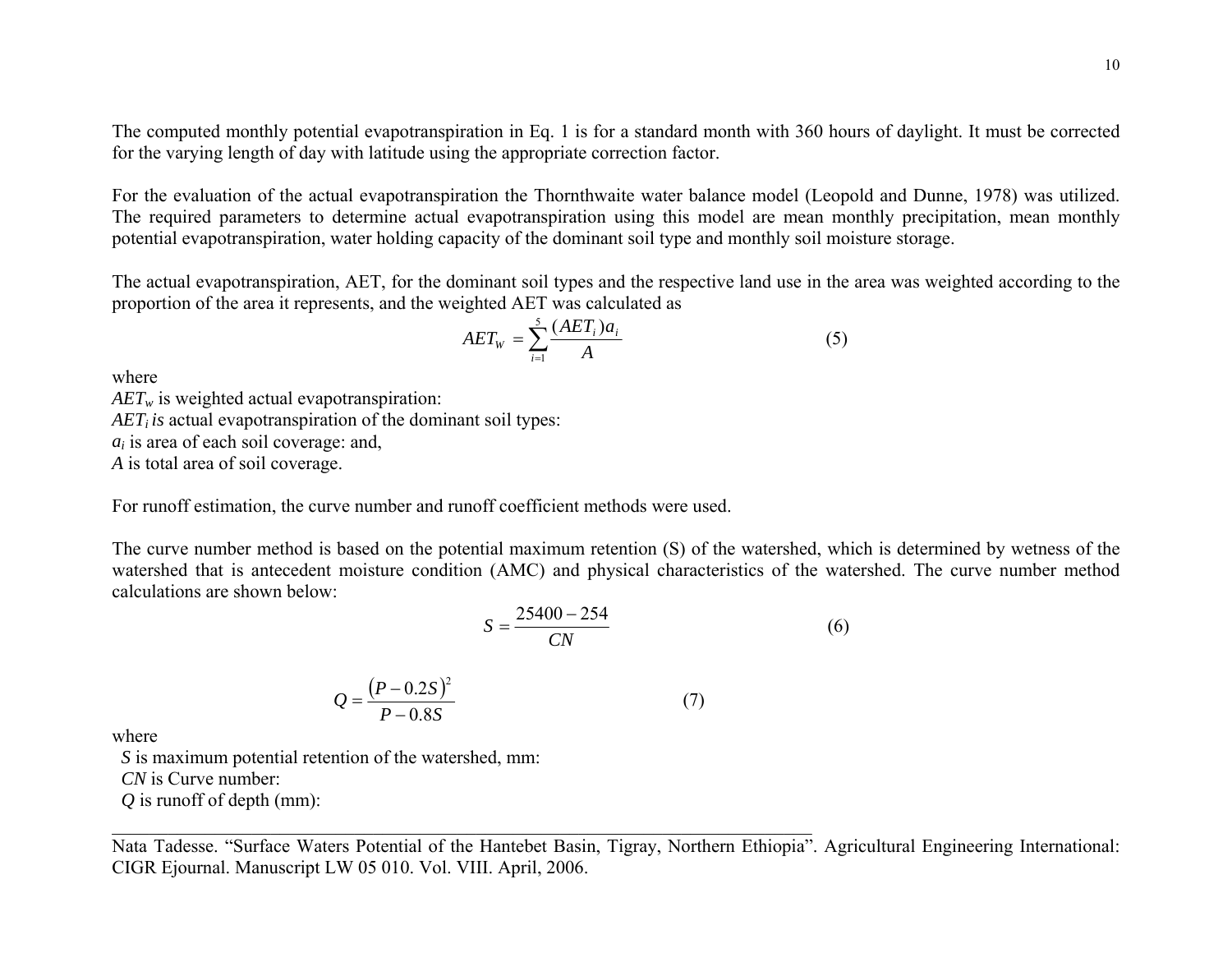*P* is rainfall (mm): and,  $I = 0.2$ S which is initial abstraction rainfall by soil and vegetation.

The volume of runoff from the catchment was also computed by using the runoff coefficient method, which employed the following formula.

$$
Q = K.P.A \tag{8}
$$

where

 $Q$  is runoff, m<sup>3</sup>:

*K* is a constant also called runoff coefficient depends up on the imperviousness of the drainage area:

*P* is precipitation (mm): and,

*A* is area of the basin (m<sup>2</sup>).

# **4. RESULTS AND DISCUSSION**

### **4.1 Slope**

The study area has been classified into six slope classes:  $0 -15\%$  (flatland),  $15 -30\%$  (gentle),  $30 - 45$  (intermediate),  $45 - 60\%$ (slightly steep),  $60 - 75\%$  (steep) and 75-90 % (very steep).

Steep slopes mostly characterized the northern, western and eastern parts of the study area. On the contrary, the southern and central parts of the study area are characterized by flatland and gentle slopes.

# **4.2 Soils**

The soils in the basin are light sandy and highly plastic clay soils, which seem to have different distributions (Figure 4). Substantial area of the cultivated land is dominantly covered by fine sandy loam soil with a presence of clay loam and clay soils in very limited areas. A considerable area of the upper part of the studied area has sandy clay soil in which no activity is practiced on the hillsides.

Other than these, some part of the homesteads and wood land of the catchment's area has mainly of sandy loam soil. Within this area agriculture is practiced to some extent.

\_\_\_\_\_\_\_\_\_\_\_\_\_\_\_\_\_\_\_\_\_\_\_\_\_\_\_\_\_\_\_\_\_\_\_\_\_\_\_\_\_\_\_\_\_\_\_\_\_\_\_\_\_\_\_\_\_\_\_\_\_\_\_\_\_\_\_\_\_\_\_\_\_\_\_ Nata Tadesse. "Surface Waters Potential of the Hantebet Basin, Tigray, Northern Ethiopia". Agricultural Engineering International: CIGR Ejournal. Manuscript LW 05 010. Vol. VIII. April, 2006.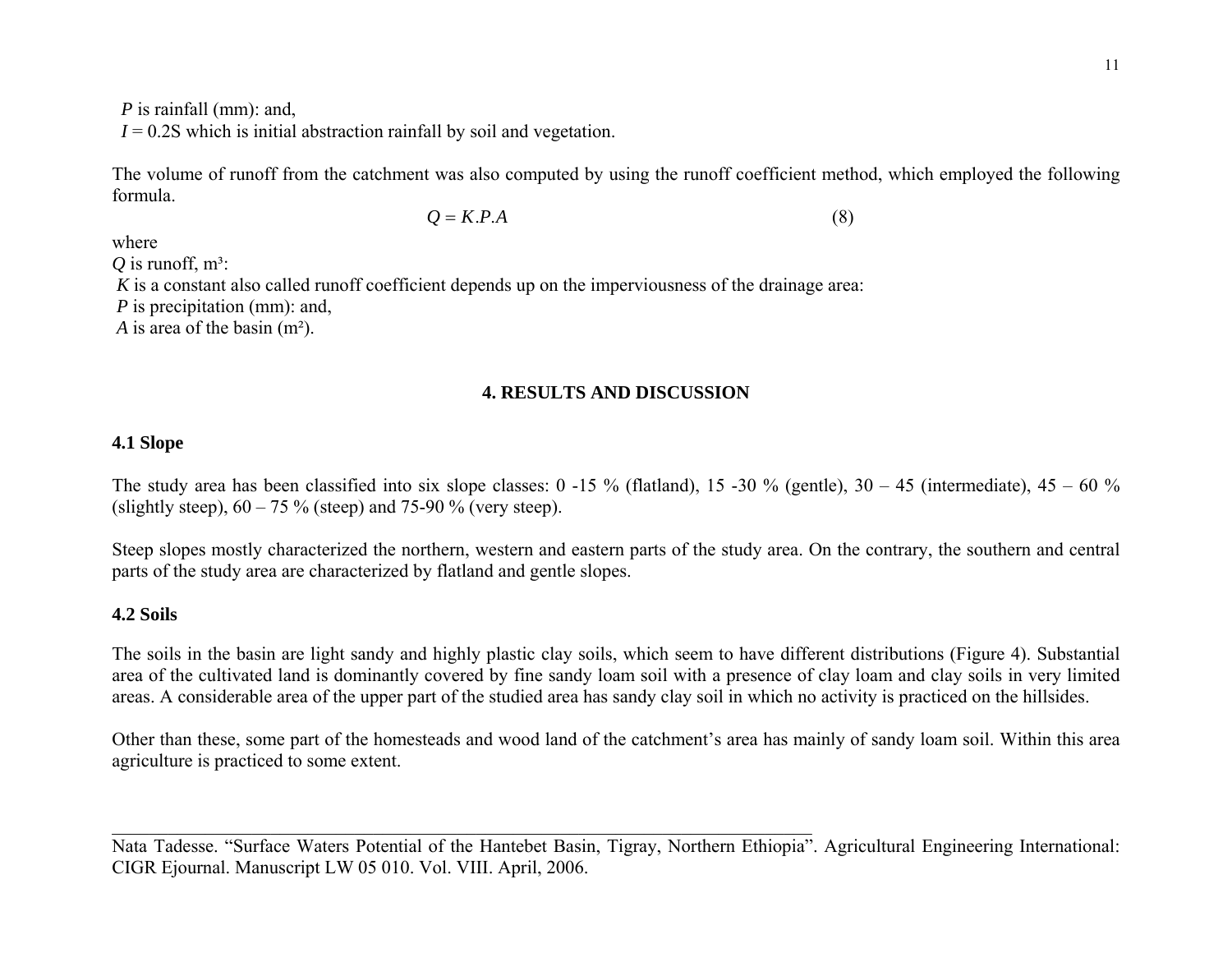| Soil type       | Area coverage $(km^2)$ | Area coverage $(\% )$ |
|-----------------|------------------------|-----------------------|
| Fine sandy loam | 10.33                  | 42.40                 |
| Clay            | 0.42                   | 1.72                  |
| Sandy clay      | 8.59                   | 35.23                 |
| Sandy loam      | 4.02                   | 16.50                 |
| Clay loam       | 1.02                   | 4.18                  |
| Total           | 24.38                  | 100                   |

Table 1. Area coverage of the different soil types.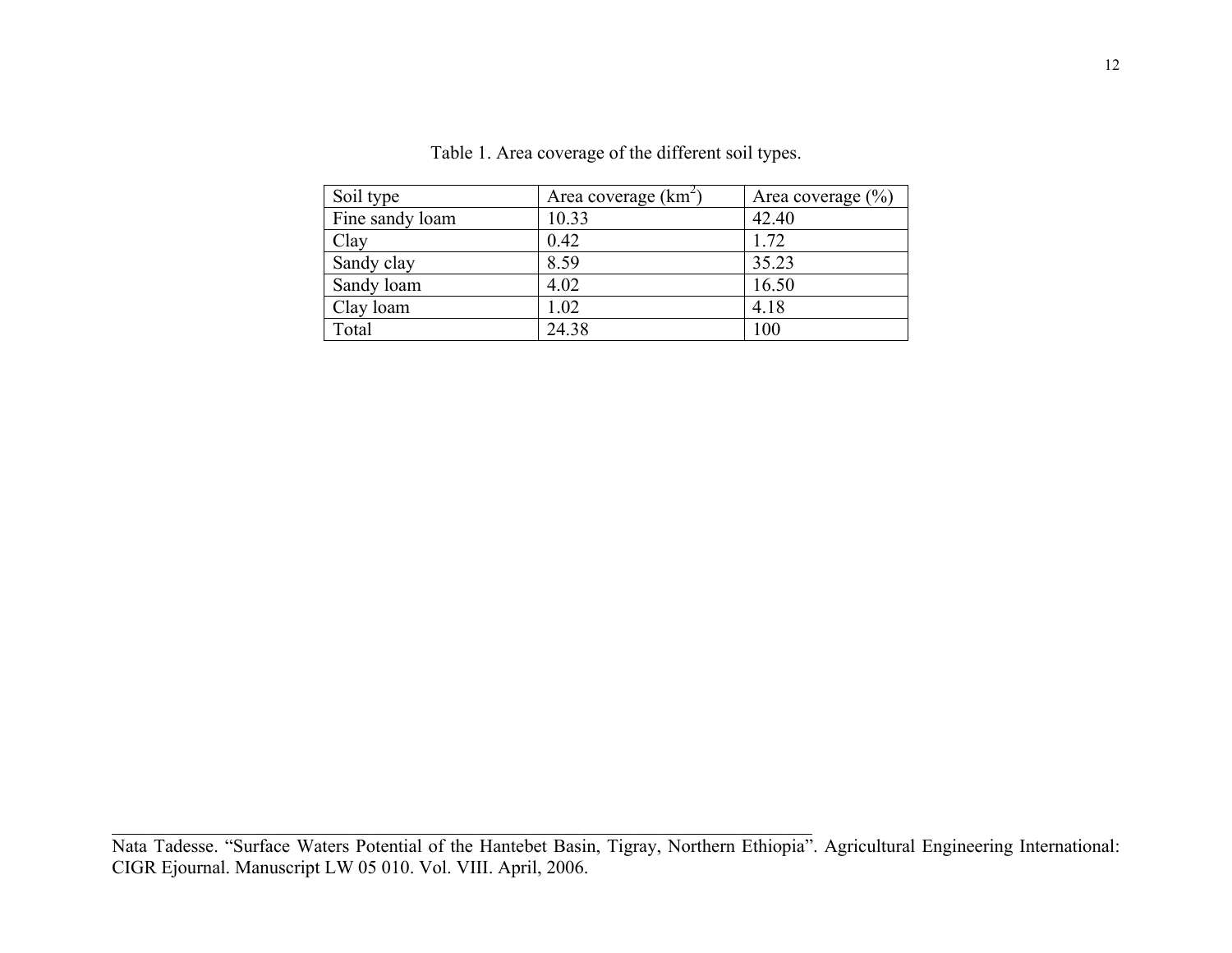

\_\_\_\_\_\_\_\_\_\_\_\_\_\_\_\_\_\_\_\_\_\_\_\_\_\_\_\_\_\_\_\_\_\_\_\_\_\_\_\_\_\_\_\_\_\_\_\_\_\_\_\_\_\_\_\_\_\_\_\_\_\_\_\_\_\_\_\_\_\_\_\_\_\_\_

Figure 4. Soil map of Hantebet catchment.

# **4.3 Land Use**

Six major land use types were identified from the present land use during the field assessment made on the basin. These are cultivated land, grazing land, dense woodland, homestead, sparse woodland and bare land (Figure 5). Of these, cultivated land constitutes 10.16 km<sup>2</sup> (41.68 %), which is the largest portion of the total area. The agricultural practice is largely undertaken in the slope range 0 -15 %. The major agricultural crops produced in the area are wheat, teff, sorghum, maize, and barely.

Grazing land constitutes 1.66 km² (6.81 %) of the total area. Forestland covers 1.36 km² (5.61 %) of the total area of the catchment. This area which is named as "forest land" (both scattered and densely forested area) includes areas, which are covered with very scattered acacia trees, bushes, cactus and eucalyptus trees.

The rest of the land use types cover homestead, 2.67 km² (10.94 %), and bare land, 8.52 km² (34.96 %), which is the second largest portion of the total area next to cultivated land.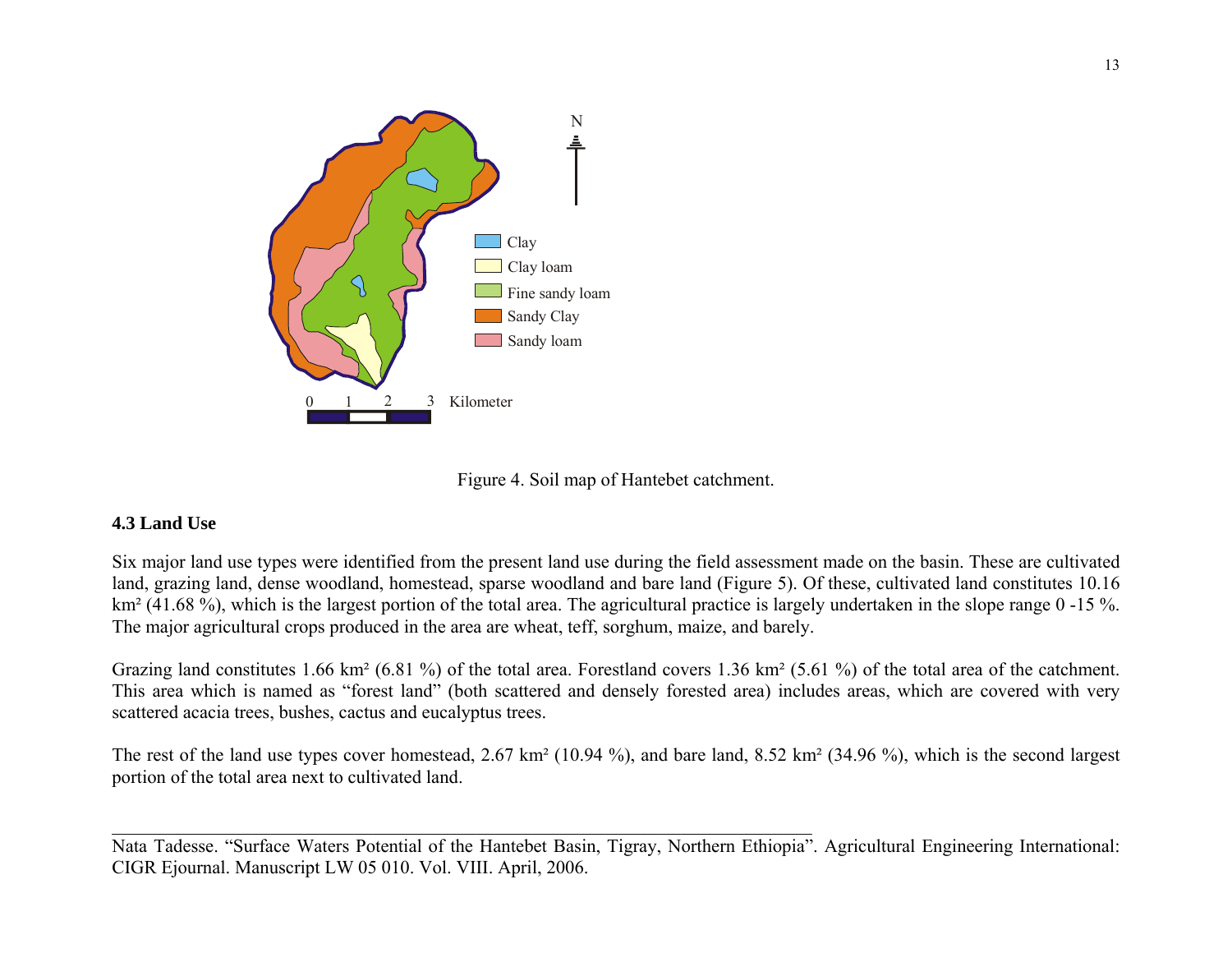| Major land use types    | Total area (km <sup>2</sup> ) | Area proportion $(\% )$ | Slope range |
|-------------------------|-------------------------------|-------------------------|-------------|
| Cultivated land         | 10.16                         | 41.68                   | $0-15%$     |
| Grazing land            | 1.66                          | 6.81                    | $0 - 15\%$  |
| Densely forested area   | 0.22                          | 0.92                    | 15-30%      |
| Scattered forested area | 1.14                          | 4.69                    | 15-30%      |
| Home stead              | 2.67                          | 10.94                   | 15-30%      |
| Bare land               | 8.52                          | 34.96                   | $0 - 30\%$  |
| Total                   | 24.38                         | 100                     |             |

Table 2. Land use type with their area proportion and slope range.



\_\_\_\_\_\_\_\_\_\_\_\_\_\_\_\_\_\_\_\_\_\_\_\_\_\_\_\_\_\_\_\_\_\_\_\_\_\_\_\_\_\_\_\_\_\_\_\_\_\_\_\_\_\_\_\_\_\_\_\_\_\_\_\_\_\_\_\_\_\_\_\_\_\_\_

Figure 5. Land use map of Hantebet basin.

### **4.4 Rainfall**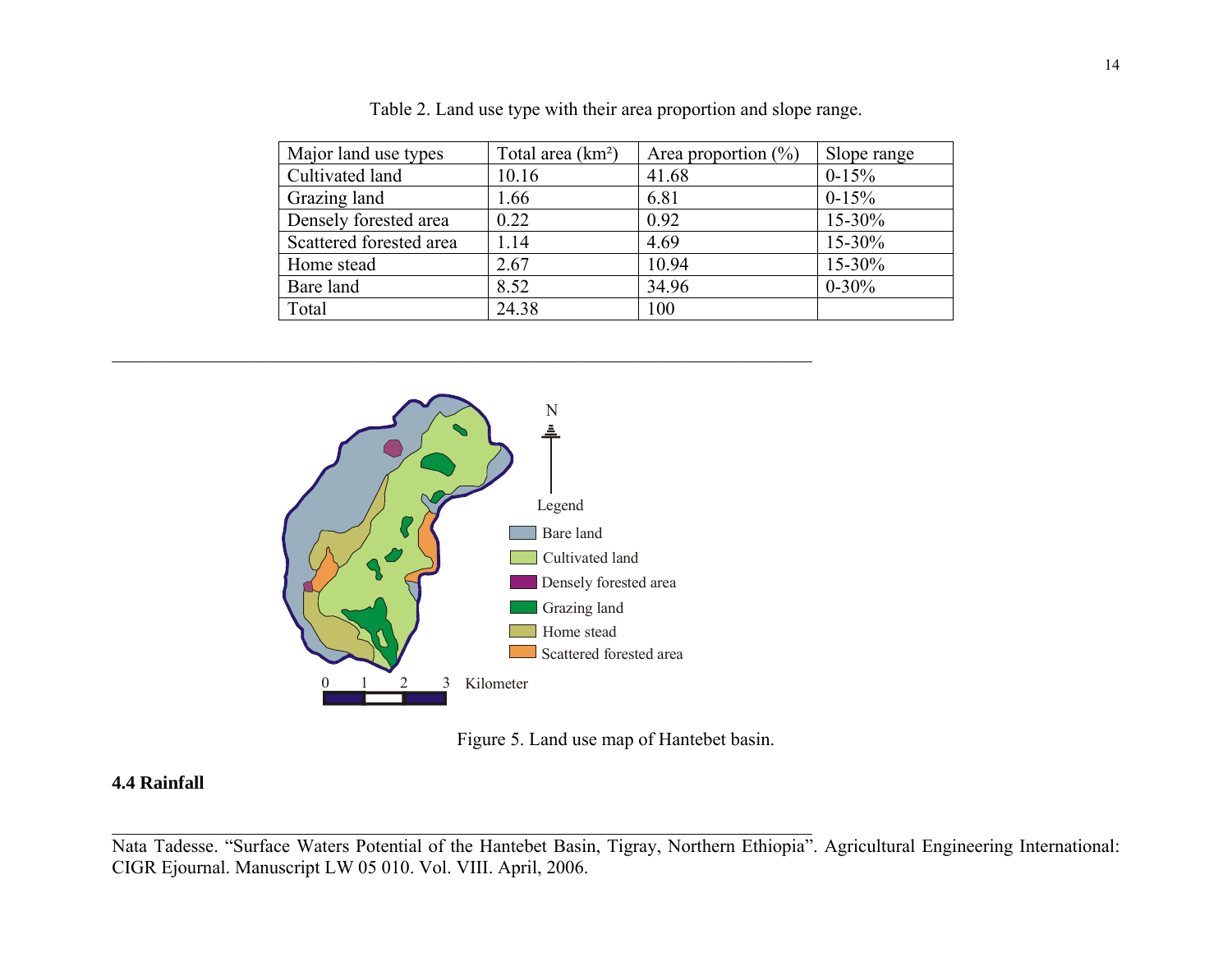#### **4.4.1 Seasonality of Rainfall**

The areal pattern of the seasonality of rainfall in the study area was determined by analyzing mean monthly rainfall data for one station in the basin. To compare the monthly distribution of rainfall at this station, the method employed here was adapted from a study of precipitation data for the Awash River Basin (Daniel, 1974). This involved the calculation of "rainfall coefficient" for each month at the station, the coefficient being the ratio between the mean monthly rainfall and one-twelfth of the annual mean (the latter referred to as "rainfall module"). To distinguish between a "rainy" month and a "dry" month in the Awash Basin study, a month is designated "rainy" when the monthly rainfall coefficient reaches 0.6 (60 % of the rainfall module), and distinctly rainy when it exceeds 0.8. Extremely rainy months have a coefficient of more than 1 (that is, the rainfall exceeds the module value) (Daniel, 1974).

In this study, a month was designated "rainy" if the rainfall coefficient is 0.6 or over, as in the Awash Basin study. The term "small rains" is employed to refer to those months with a rainfall coefficient of 0.6 to 0.9; and the term "big rains" to those months where the coefficient is 1.0 and above. The "big" rainy months are further classified into three groups: those with "moderate concentration" of rainfall (coefficient of 1.0 to 1.9); those with "high concentration" of rainfall (coefficient of 2.0 to 2.9); and those with "very high concentration" of rainfall (coefficient of 3.0 and above). This scheme of classification is presented in Table 3.

| Designation             | Rainfall Coefficient  |
|-------------------------|-----------------------|
| Dry month               | Less than 0.6         |
| Rainy month             | 0.6 and over          |
| Small rains             | $0.6 \text{ to } 0.9$ |
| Big rains               | 1.0 and over          |
| Moderate concentration  | 1.0 to $1.9$          |
| High concentration      | 2.0 to 2.9            |
| Very high concentration | 3.0 and over          |

Table 3. Classification scheme of monthly rainfall values.

Source: Daniel, 1974.

Nata Tadesse. "Surface Waters Potential of the Hantebet Basin, Tigray, Northern Ethiopia". Agricultural Engineering International: CIGR Ejournal. Manuscript LW 05 010. Vol. VIII. April, 2006.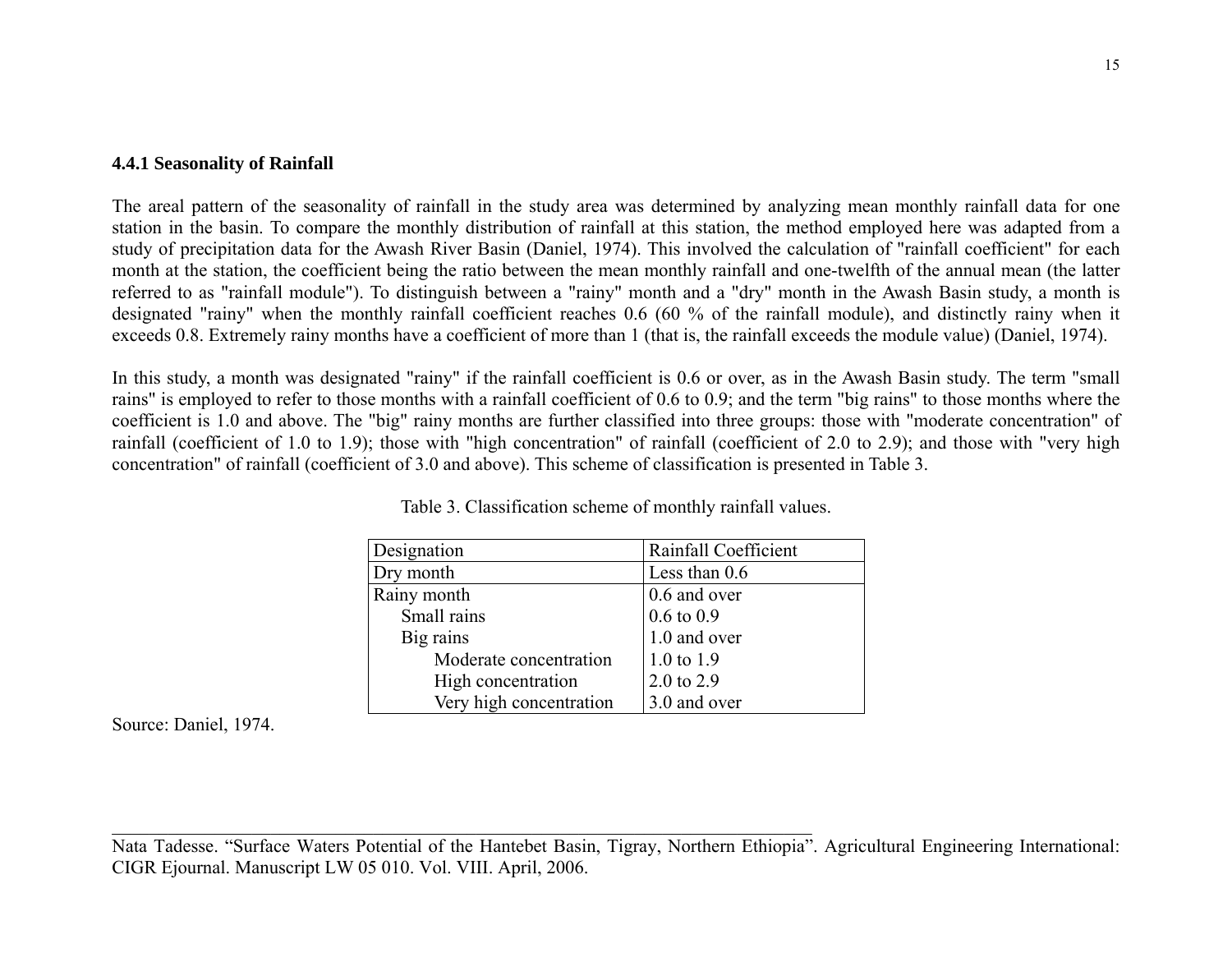On the basis of the above classification, as depicted in Table 4, the basin is characterized by two rainy seasons during the year; that is, at this station the rainy months are separated into more than one group of rainy months by dry months. This also means that there are three dry seasons during the year.

The two rainy seasons in total have six months: March, April, June, July, August, and September. The first rainy season occurs during the months of March and April. The rains are small rains, and account for 12.34 % of the average annual rainfall of the basin. The second rainy seasons occurs from June to September. The small rain is in September, and this accounts for 5.93 % of the average annual rainfall of the basin. The big rains occur from June to August. The big rain in June occurs with moderate concentration whereas in July and August it occurs with very high concentration in both months. The big rain in June accounts for 8.56 % of the average annual rainfall of the basin. The big rains in July and August account for 66. 60 % of the average annual rainfall of the basin.

The basin is characterized by three dry seasons. The first dry season starts in January and ends in February. The second is in May, and the third is from October to December. The amount of rainfall that occurs during these six months of dry seasons in total accounts for 6.57 % of the average annual rainfall of the basin. The basin has not experienced high concentration of rainfall.

### **4.4.2 Mean Annual Rainfall**

The rainfall data of the study area was taken from Dengolat metrological station which is 8 km from our target area. The data was collected from the last 13 years records (1992-2004), and the mean is tabulated and presented in the Table 5. Accordingly, the mean annual rainfall of the study area is 632.07 mm. The mean monthly rainfall averaged over the thirteen-year period of records for the Dengolat station is shown in Figure 6.

| Months                      | <b>JAN</b> | <b>FEB</b>               | <b>MAR</b> | <b>APR</b> | <b>MAY</b> | <b>JUN</b> | <b>JUL</b> | AUG        | <b>SEP</b> | <b>OCT</b> | <b>NOV</b> | <b>DEC</b> |
|-----------------------------|------------|--------------------------|------------|------------|------------|------------|------------|------------|------------|------------|------------|------------|
| Rainfall coefficient values | 0.05       | 0.1                      | 0.76       | 0.72       | 0.43       | 1.03       | 3.92       | 4.08       | 0.71       | 0.09       | 0.08       | 0.03       |
| Season                      | Dry        | Dry                      | Rainy      | Rainy      | Dry        | Rainy      | Rainy      | Rainy      | Rainy      | Dry        | Dry        | Dry        |
| Amount                      |            | $\overline{\phantom{0}}$ | Small      | Small      | -          | Big        | <b>Big</b> | <b>Big</b> | Small      | -          |            |            |
| Concentration               |            |                          | -          |            |            | Moderate   | Very       | Very       | -          | ۰          |            |            |
|                             |            |                          |            |            |            |            | High       | High       |            |            |            |            |

Table 4. Rainfall coefficient at the Dengolat station.

\_\_\_\_\_\_\_\_\_\_\_\_\_\_\_\_\_\_\_\_\_\_\_\_\_\_\_\_\_\_\_\_\_\_\_\_\_\_\_\_\_\_\_\_\_\_\_\_\_\_\_\_\_\_\_\_\_\_\_\_\_\_\_\_\_\_\_\_\_\_\_\_\_\_\_ Nata Tadesse. "Surface Waters Potential of the Hantebet Basin, Tigray, Northern Ethiopia". Agricultural Engineering International: CIGR Ejournal. Manuscript LW 05 010. Vol. VIII. April, 2006.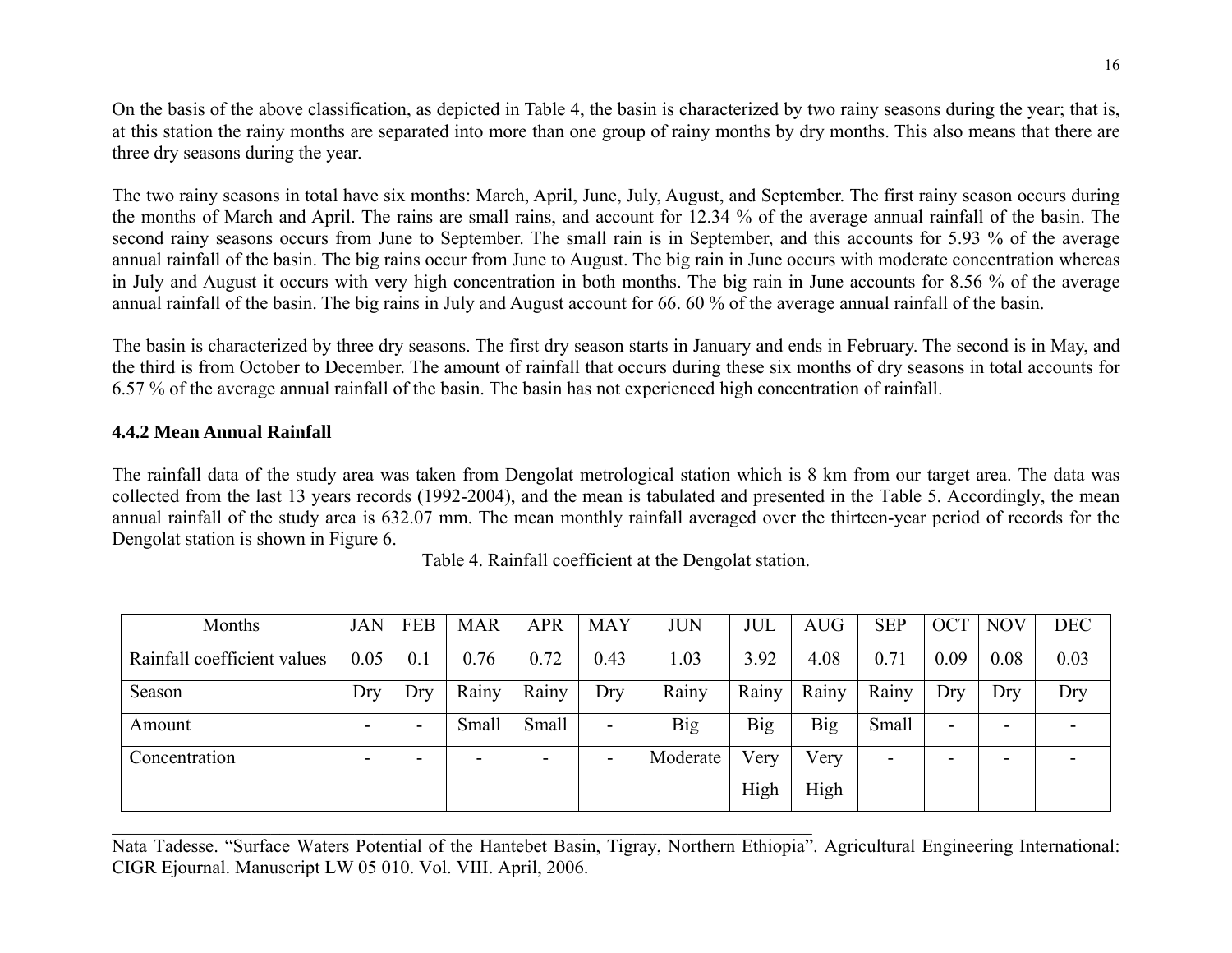| Months        | <b>JAN</b> | <b>FEB</b> | <b>MAR</b> | APR   | <b>MAY</b> | <b>JUN</b> | JUL    | <b>AUG</b> | SEP   | <b>OCT</b> | <b>NOV</b> | <b>DEC</b> | <b>ANNUAL</b> |
|---------------|------------|------------|------------|-------|------------|------------|--------|------------|-------|------------|------------|------------|---------------|
| Mean monthly  | 271        | 5.38       | 40.04      | 37.98 | 22.79      | 54.11      | 206.22 | 214.79     | 37.47 | 4.79       | 4.42       | 1.37       | 632.07        |
| rainfall (mm) |            |            |            |       |            |            |        |            |       |            |            |            |               |

Table 5. Mean monthly rainfall at Dengolat station (mm).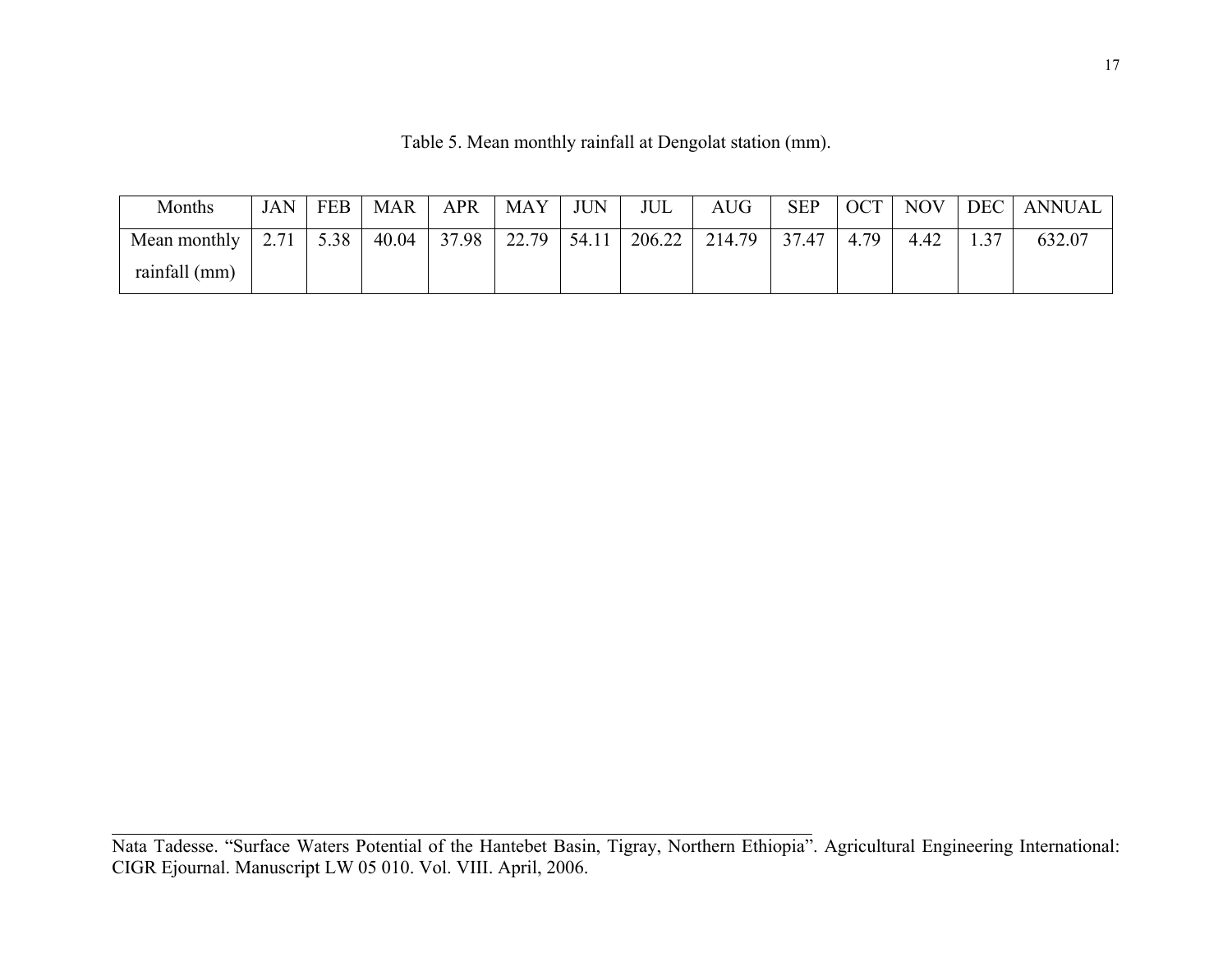

Figure 6. Mean monthly rainfall at Dengolat station.

### **4.5 Temperature**

In the study area, as in all other places of Ethiopia, the altitude of the sun is always high, making solar radiation intense. The variation in the amount of solar radiation received daily is small throughout the year. Temperature is high during the day and is considerably reduced at night causing the daily range of temperature to be large. But in the case of monthly averages, variation is minimal and the annual range of temperature is small. This holds true in both the highlands and lowlands. Slight seasonal variations in the angle of the sun's rays and the length of the day are primary controls on temperature, resulting in a yearly temperature range that is less than the daily range.

Temperature data were taken from the Mekelle Airport meteorological station for the same year (1992-2004). Since the target area is about 45 km far from Mekelle, the data was extrapolated to the study site (Hantebet basin) by allowing an increment of 0.6 ºC for 100 m depression and the average temperature drops about 6 ºC per 1000 m altitude (Table 6 and Figure 7). The mean annual minimum

Nata Tadesse. "Surface Waters Potential of the Hantebet Basin, Tigray, Northern Ethiopia". Agricultural Engineering International: CIGR Ejournal. Manuscript LW 05 010. Vol. VIII. April, 2006.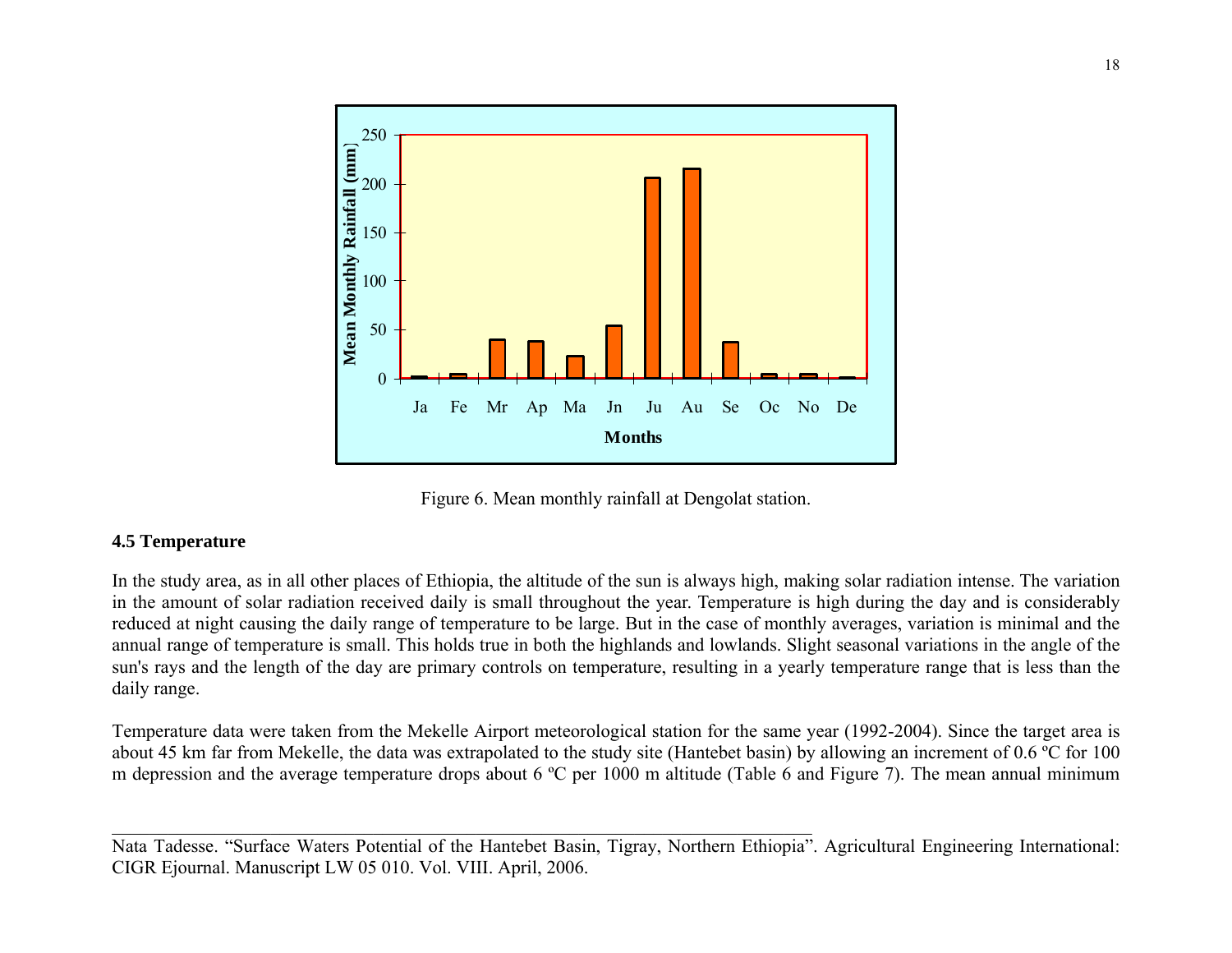temperature of the study area is 11.15 ºC and the mean annual maximum temperature is 23.39 ºC .The mean annual air temperature of the area is 17.3 ºC.

| Table 6. Extrapolated mean temperature from Mekelle Airport station (°C). |  |
|---------------------------------------------------------------------------|--|
|---------------------------------------------------------------------------|--|

| Months        | Jan | Feb  | Mar  | Apr  | May  | Jun  | Jul  | Aug  | Sep | Oct  | <b>Nov</b> | Dec         |
|---------------|-----|------|------|------|------|------|------|------|-----|------|------------|-------------|
| M.M.Max.Temp  | 221 | 23.4 | 24.2 | 24.9 | 26.1 | 26   | 22.2 | າາ າ |     | 22g  | 21         |             |
| M.M.Mini.Temp | 8.9 | 9.6  |      |      |      | 12Q  | 12.4 |      |     |      | 9.7        | $\mathbf Q$ |
|               |     |      |      |      |      |      |      |      |     |      |            |             |
| M.M.Temp      |     |      |      | 18.8 | 19.7 | 19.4 | 17.4 | 17.  | 17  | 16.7 |            |             |

Where

 M.M.Max.Temp is mean monthly maximum temperature; M.M.Mini.Temp is mean monthly minimum temperature; and, M.M.Temp is mean monthly air temperature.

From this extrapolated mean temperature data analysis, the minimum air temperature is 15.3 °C in December and the maximum air temperature is19.7 ºC in May. The annual range of temperature is 4.4 ºC.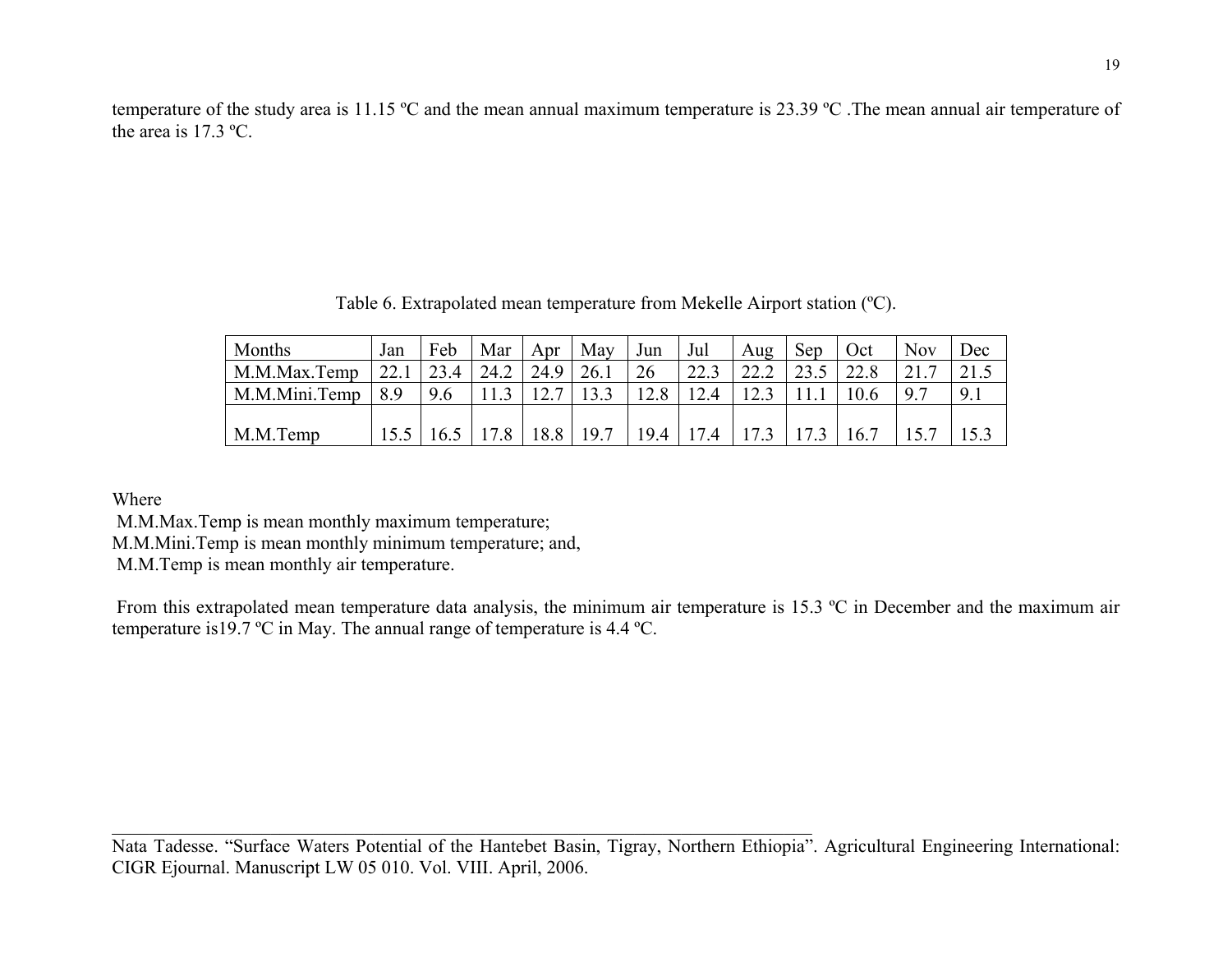

Figure 7. Extrapolated mean temperature.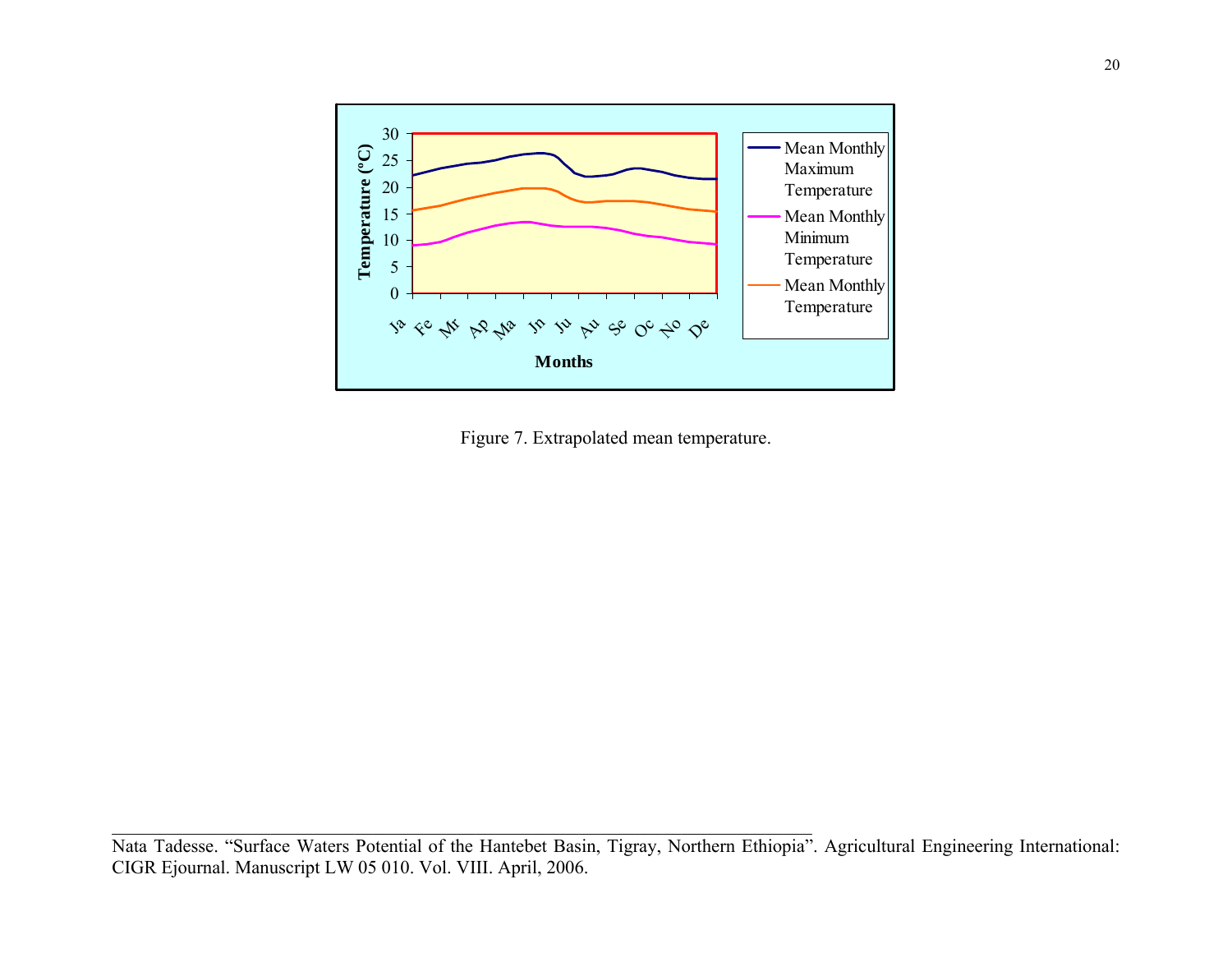

Figure 8. Temperature and rainfall relationship.

Figure 8 shows the temperature and rainfall relations over the period (1992-2004) for the basin. Even though the maximum air temperature occurs in May, high temperature values are observed during the rainy seasons. Months in the rainy seasons are warmer than months in dry seasons. The minimum temperatures as well as rainfall are also occurring almost in a similar range of months.

# **4.6 Wind Speed**

Wind speed data was taken from Mekelle Airport meteorological station. The data was a ten years record from 1995 to 2004. The mean monthly values were computed and are given in the Table 7 below. The maximum and minimum wind speed value is obtained in February (340.4 km/d) and August (142.5 km/d), respectively. In general the highest wind speed values are found in dry months whereas the lowest occur in very highly rainy months.

# **4.7 Humidity**

Nata Tadesse. "Surface Waters Potential of the Hantebet Basin, Tigray, Northern Ethiopia". Agricultural Engineering International: CIGR Ejournal. Manuscript LW 05 010. Vol. VIII. April, 2006.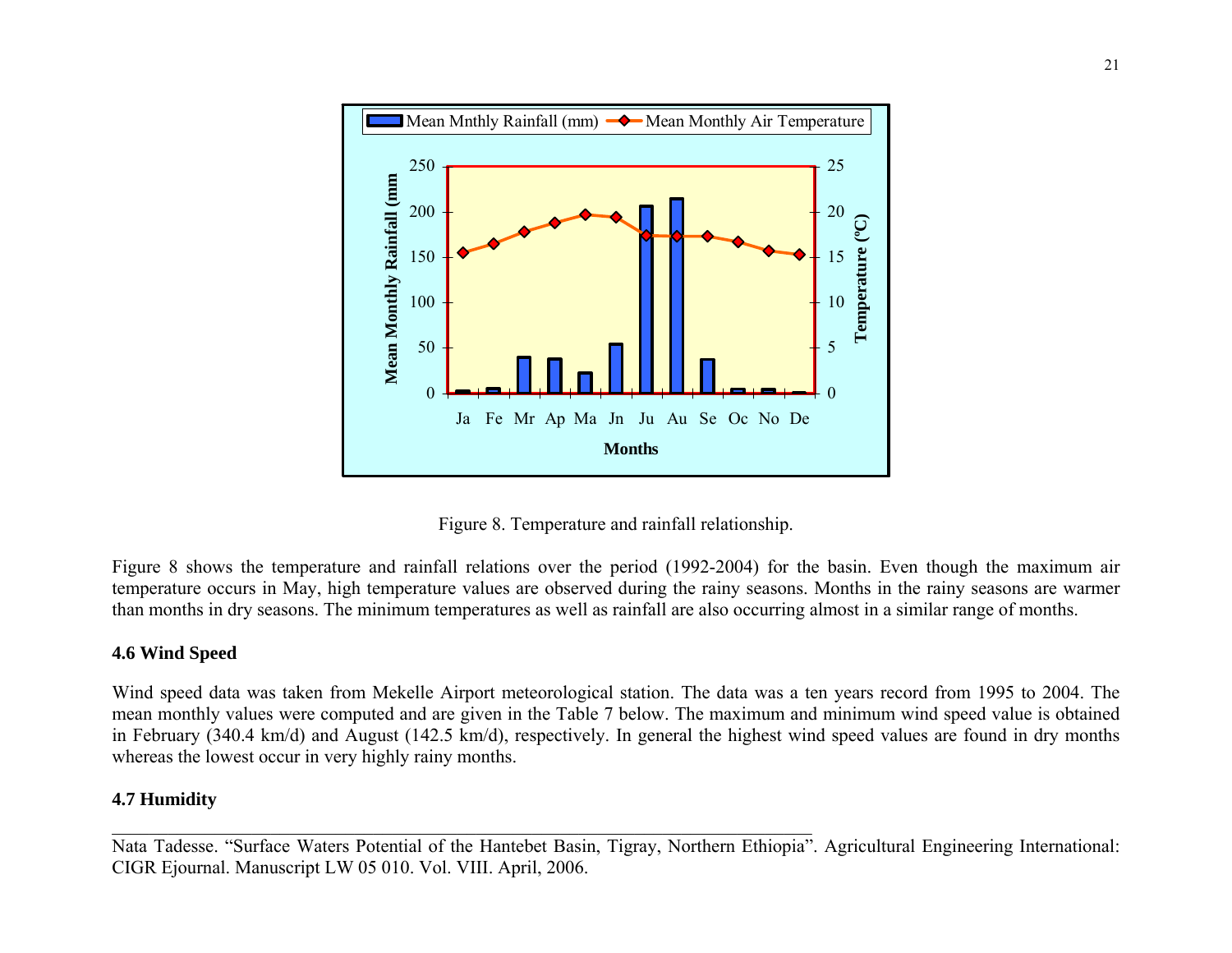The relative humidity data (%) was taken from Mekelle Airport meteorological station. The data was recorded from 1993 to 2004. The mean monthly values were computed and are given in the Table 7 below. The maximum and minimum relative humidity value is found in August (81.61 %) and February (52.27 %), respectively. This maximum and minimum value is also within very highly rainy month and dry month, respectively. In general the highest humidity values are found in the rainy months whereas the lowest values are in dry months.

### **4.8 Solar Radiation**

Monthly sunshine hours were collected from Mekelle Airport meteorological station. The data was recorded from 1991 to 2004. The mean monthly sunshine hours of the area are given in the Table 7. The maximum sunshine hour is recorded in December (9.79 hours) and May (9.78 hours) whereas the minimum one is in July (5.34 hours) and August (5.37 hours). Generally, the maximum sunshine hours are found in dry months whereas the minimum are in very highly rainy months.

| Months    | Jan   | Feb   | Mar   | Apr   | May                   | Jun   | Jul   | Aug   | Sep             | Oct   | Nov   | Dec        |
|-----------|-------|-------|-------|-------|-----------------------|-------|-------|-------|-----------------|-------|-------|------------|
| W.S(Km/d) | 284.6 | 340.4 | 338.7 | 311.9 | $\vert$ 257.4 $\vert$ | 273.7 | 171.6 | 142.5 | 166.1           | 261.4 | 293.8 | 304.9      |
| R.H(%)    | 60.61 |       | 56.55 | 52.91 | 44.97                 | 51.73 | 77.03 | 81.61 | $60.52$   55.88 |       | 55.84 | 57.83      |
| S.(Hrs)   | 9.49  | 9.54  | 9.03  | 924   | .78<br>9              | 7.67  | 5.34  |       | 8.29            | 39    |       | <b>Q79</b> |

Table 7. Mean monthly wind speed, relative humidity, and sunshine hours.

Where

W. S is Wind speed; R.H is Relative humidity; and, S is Sunshine hours.

# **4.9 Evapotranspiration**

Evapotranspiration is that portion of the precipitation which returns back to the atmosphere through evaporation from a free water surface, a bare soil or interception on a vegetal cover and other objects and transpiration from plants.

In this study an attempt was made to estimate both potential evapotranspiration and actual evapotranspiration for the basin.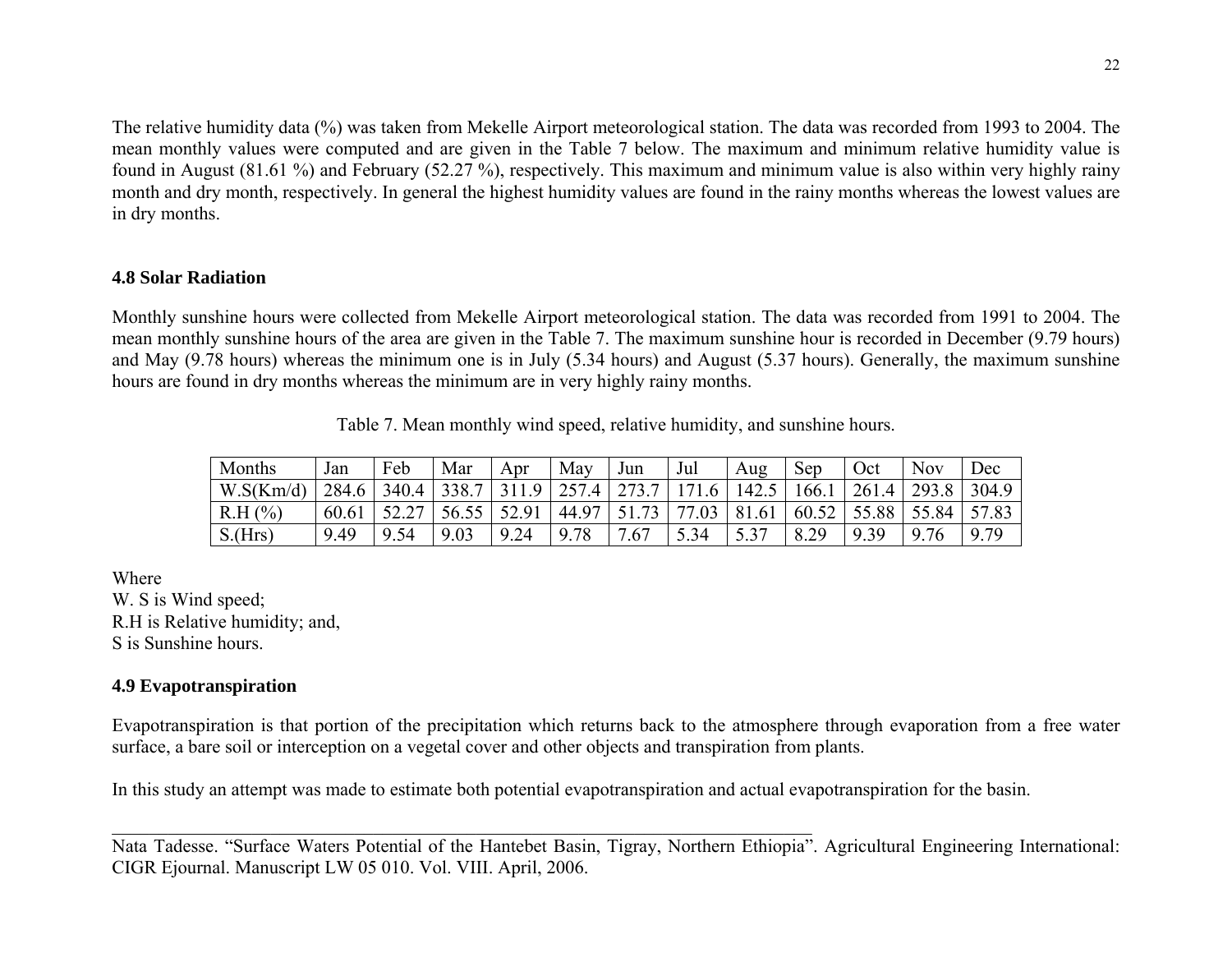The Thornthwaite method (Eq. 1) was used to estimate the potential evapotranspiration of the basin. Potential evapotranspiration rates calculated for the station employed in this study is given in Table 8. Monthly variation of potential evapotranspiration at a station also indicates variation in monthly air temperatures, since potential evapotranspiration is calculated basically from temperature data. As it is depicted from Table 8, the highest monthly values of potential evapotranspiration in the basin in general come just before the onset of the rainy season; and lowest values during the rainy season, when the cloud cover reduced air temperatures and therefore potential evapotranspiration. Based on this method the mean annual potential evapotranspiration of the basin is 781.56 mm.

Actual evapotranspiration data are not available in the stations employed in this study. Due to the almost complete lack of field instruments such as lysimeters, the Thornthwaite water balance model (Leopold and Dunne, 1978) was used to estimate the actual evapotranspiration of the

basin. Through the calculation of an average water balance, actual evapotranspiration was estimated for the dominant soil types and the respective land use in the area, and for the entire basin. For each dominant soil type and respective land use, the results are summarized and are given in Tables 9 to 11. The actual evapotranspiration for the dominant soil types and the respective land uses in the area was weighted according to the proportion of the area they represent, and the weighted actual evapotranspiration was calculated by utilizing Eq. 5 to determine the actual evapotranspiration of the basin. Accordingly, the annual actual evapotranspiration of the basin is 336.7 mm.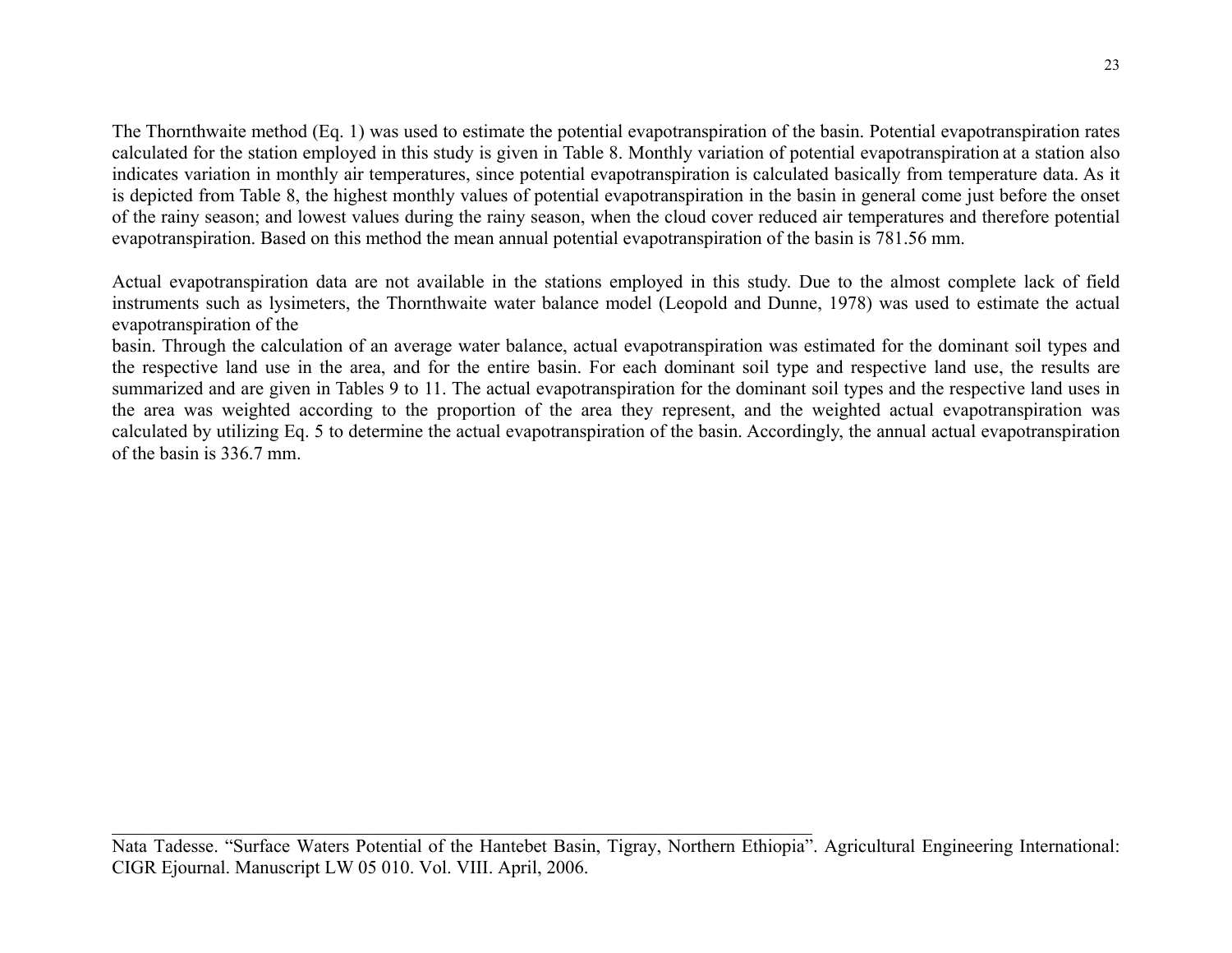|                       | <b>JAN</b> | <b>FEB</b> | <b>MAR</b> | <b>APR</b> | <b>MAY</b> | <b>JUN</b> | <b>JUL</b> | <b>AUG</b> | <b>SEP</b> | <b>OCT</b> | <b>NOV</b> | <b>DEC</b> | <b>ANNUAL</b> |
|-----------------------|------------|------------|------------|------------|------------|------------|------------|------------|------------|------------|------------|------------|---------------|
| T                     | 15.5       | 16.5       | 17.8       | 18.8       | 19.7       | 19.4       | 17.4       | 17.3       |            | 16.3       | 15.2       | 14.8       |               |
|                       | 5.46       | 5.99       | 6.72       | 7.29       | 7.82       | 7.64       | 6.49       | 6.44       | 6.44       | 5.89       | 5.30       | 5.09       | 76.57         |
| LCF at $10^{\circ}$ N | 0.97       | 0.98       |            | 1.03       | 1.05       | 1.06       | 1.05       | l.04       | 1.02       | 0.99       | 0.97       | 0.96       |               |
| <b>GPET</b>           | 50.9       | 60         | 68         | 74.8       | 81.1       | 79         | 66         | 65         | 65         | 58.7       | 52         | 49.7       |               |
| <b>CPET</b>           | 49.35      | 58.80      | 68.00      | 77.04      | 85.16      | 83.74      | 69.30      | 67.60      | 66.30      | 58.11      | 50.44      | 47.71      | 781.56        |

Table 8. Potential evapotranspiration at Hantebet basin.

T = Mean Monthly Air Temperature (ºC); j = Monthly Heat Index; GPET: Monthly Gross or Unadjusted Potential Evapotranspiration (mm); LCF at 10° N = Latitude Correction Factor at 10° N; CPET = Corrected or Adjusted Potential Evapotranspiration (mm).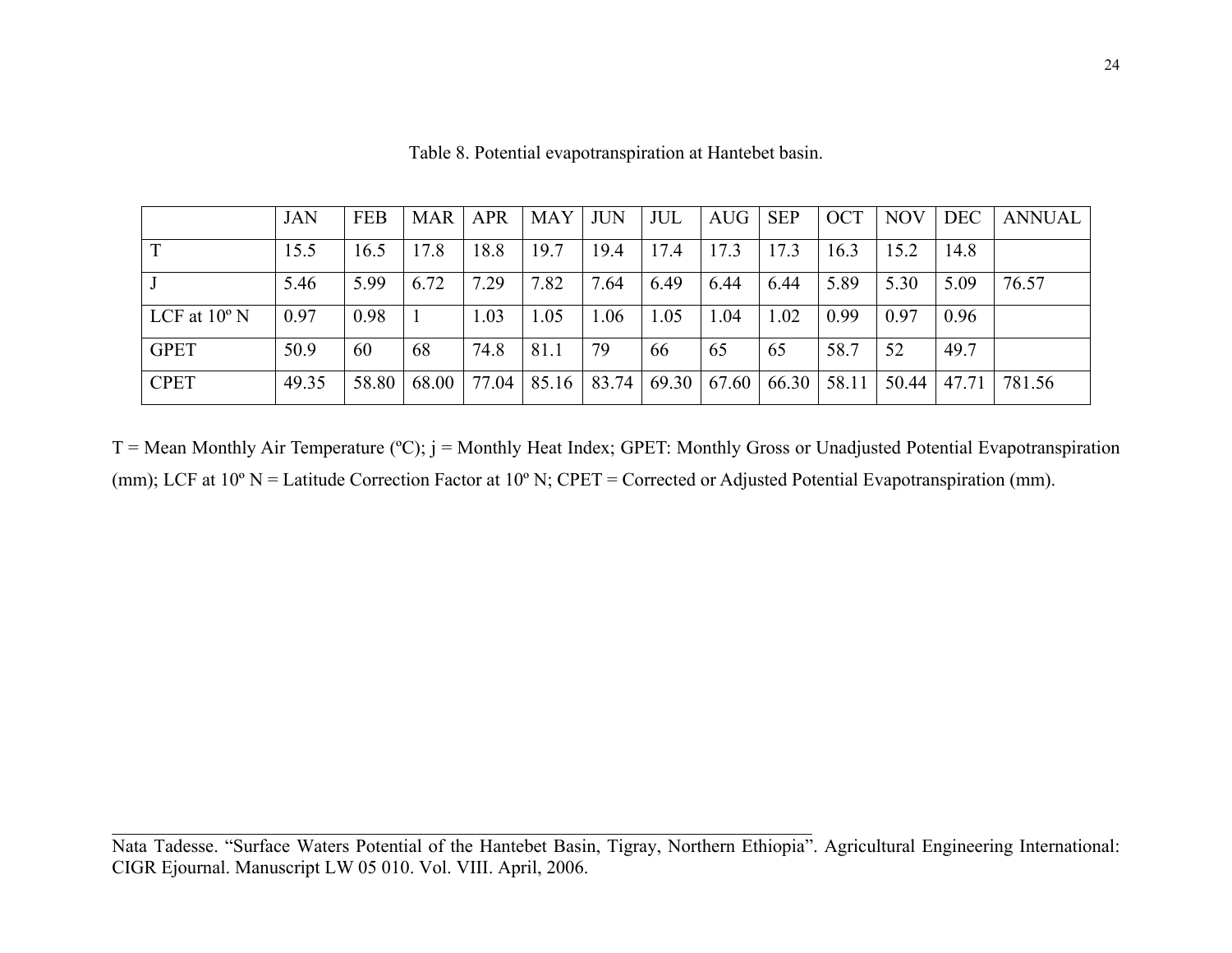able 9. Average monthly water balance at Hantebet, for a soil with an available water capacity of 150 mm. The soil is a fine sandy loam in areas of subsistence farming cover by cereal crops with an average rooting depth of 100 cm. All values in table are in millimeters.

|                                                        | <b>JAN</b> | <b>FEB</b> | <b>MAR</b> | <b>APR</b> | <b>MAY</b> | <b>JUN</b> | <b>JUL</b>    | <b>AUG</b>           | <b>SEP</b> | <b>OCT</b>                      | <b>NOV</b>                            | <b>DEC</b> | <b>ANNUAL</b> |
|--------------------------------------------------------|------------|------------|------------|------------|------------|------------|---------------|----------------------|------------|---------------------------------|---------------------------------------|------------|---------------|
| $\mathbf P$                                            | 2.70       | 5.40       | 40.00      | 38.00      | 22.80      | 54.10      | 206.20 214.80 |                      | 37.50      | 4.80                            | 4.40                                  | 1.40       | 632.10        |
| <b>CPET</b>                                            | 49.35      | 58.80      | 68.00      | 77.04      | 85.16      | 83.74      | 69.30         | 67.60                | 66.30      | 58.11                           | 50.44                                 | 47.71      | 781.56        |
| P-CPET                                                 | $-46.65$   | $-53.40$   | $-28.00$   | $-39.04$   | $-62.36$   | $-29.64$   |               |                      |            | $136.90 147.20  -28.80  -53.31$ | $-46.04$                              | $-46.31$   |               |
| Acc. Pot. WL-221.12-274.52-302.52-341.56-403.92-433.56 |            |            |            |            |            |            |               |                      |            |                                 | $-28.80$ $-82.11$ $-128.15$ $-174.47$ |            |               |
| <b>SM</b>                                              | 34.00      | 24.00      | 20.00      | 15.00      | 10.00      | 8.00       |               | 144.90 150.00 124.00 |            | 87.00                           | 64.00                                 | 47.00      |               |
| $\Delta$ SM                                            | $-13.00$   | $-10.00$   | $-4.00$    | $-5.00$    | $-5.00$    | $-2.00$    | 136.90        | 5.10                 |            | $-26.00$ $-37.00$               | $-23.00$                              | $-17.00$   |               |
| $ET_{actual}$                                          | 15.70      | 15.40      | 44.00      | 43.00      | 27.80      | 56.10      | 69.30         | 67.60                | 63.50      | 41.80                           | 27.40                                 | 18.40      | 490.00        |

Table 10. Average monthly water balance at Hantebet, for a soil with an available water capacity of 250 mm. The soil is a clay loam under a pasture grass cover with an average rooting depth of 100 cm. All values in table are in millimeters.

|                                                        | <b>JAN</b>   | <b>FEB</b>        | <b>MAR</b> | <b>APR</b>                                                                                                                        | MAY      | <b>JUN</b> | JUL | <b>AUG</b>                | <b>SEP</b>                                | <b>OCT</b> | <b>NOV</b>                            |       | <b>DEC ANNUAL</b> |
|--------------------------------------------------------|--------------|-------------------|------------|-----------------------------------------------------------------------------------------------------------------------------------|----------|------------|-----|---------------------------|-------------------------------------------|------------|---------------------------------------|-------|-------------------|
| P                                                      | 2.70         | 5.40              | 40.00      | 38.00                                                                                                                             | 22.80    |            |     | 54.10 206.20 214.80 37.50 |                                           | 4.80       | 4.40                                  | 1.40  | 632.10            |
| <b>CPET</b>                                            | 49.35        | 58.80             | 68.00      | 77.04                                                                                                                             | 85.16    | 83.74      |     | 69.30 67.60               | 66.30                                     | 58.11      | 50.44                                 | 47.71 | 781.56            |
| P-CPET                                                 |              |                   |            | $-46.65$   $-53.40$   $-28.00$   $-39.04$   $-62.36$   $-29.64$   $136.90$   $147.20$   $-28.80$   $-53.31$   $-46.04$   $-46.31$ |          |            |     |                           |                                           |            |                                       |       |                   |
| Acc. Pot. WL-221.12-274.52-302.52-341.56-403.92-433.56 |              |                   |            |                                                                                                                                   |          |            |     |                           |                                           |            | $-28.80$ $-82.11$ $-128.15$ $-174.47$ |       |                   |
| <b>SM</b>                                              | 103.00 84.00 |                   | 75.00      | 64.00                                                                                                                             | 50.00    | 44.00      |     |                           | 180.90 250.00 224.00 180.00 150.00 125.00 |            |                                       |       |                   |
| $\Delta \text{SM}$                                     |              | $-22.00$ $-19.00$ | $-9.00$    | $-11.00$                                                                                                                          | $-14.00$ | $-6.00$    |     | $136.90 $ 69.10           | $-26.00$ $-44.00$ $-30.00$ $-25.00$       |            |                                       |       |                   |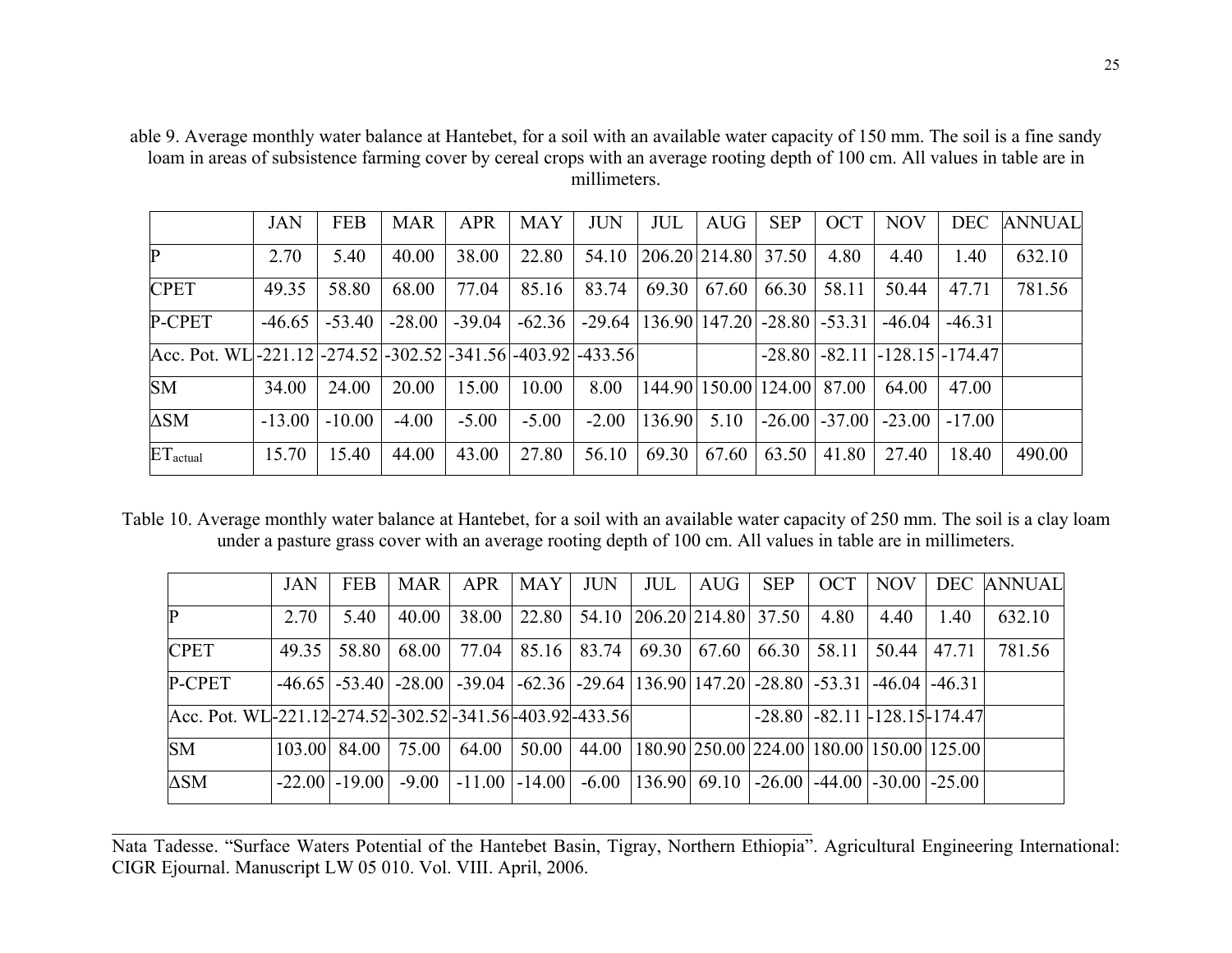| ᠇᠇<br>' actual<br>⊷ | 24.70 | 24.40 | 49.00 | 49.00 | 36.90 | 60.10 | $69.30 \mid 67$ | $\sim$ $-$<br>.60 | .50 <sup>1</sup><br>63 | .80<br>48. | 34.40 | 26.40 | $ -$<br>554 |  |
|---------------------|-------|-------|-------|-------|-------|-------|-----------------|-------------------|------------------------|------------|-------|-------|-------------|--|
|---------------------|-------|-------|-------|-------|-------|-------|-----------------|-------------------|------------------------|------------|-------|-------|-------------|--|

Table 11. Average monthly water balance at Hantebet, for a soil with an available water capacity of 300 mm. The soil is a sandy loam under a wood cover with an average rooting depth of 200 cm. All values in table are in millimeters.

|                                                        | <b>JAN</b> | <b>FEB</b> | <b>MAR</b>                 | <b>APR</b>                                                                                                                    | MAY      | <b>JUN</b> | JUL   | AUG                                           | <b>SEP</b> | <b>OCT</b> | <b>NOV</b>                                |       | <b>DEC ANNUAL</b> |
|--------------------------------------------------------|------------|------------|----------------------------|-------------------------------------------------------------------------------------------------------------------------------|----------|------------|-------|-----------------------------------------------|------------|------------|-------------------------------------------|-------|-------------------|
| P                                                      | 2.70       | 5.40       | 40.00                      | 38.00                                                                                                                         | 22.80    | 54.10      |       | 206.20 214.80 37.50                           |            | 4.80       | 4.40                                      | 1.40  | 632.10            |
| <b>CPET</b>                                            | 49.35      | 58.80      | 68.00                      | 77.04                                                                                                                         | 85.16    | 83.74      | 69.30 | 67.60                                         | 66.30      | 58.11      | 50.44                                     | 47.71 | 781.56            |
| P-CPET                                                 |            |            | $-46.65$ $-53.40$ $-28.00$ | $\mid$ -39.04 $\mid$ -62.36 $\mid$ -29.64 $\mid$ 136.90 $\mid$ 147.20 $\mid$ -28.80 $\mid$ -53.31 $\mid$ -46.04 $\mid$ -46.31 |          |            |       |                                               |            |            |                                           |       |                   |
| Acc. Pot. WL-221.12-274.52-302.52-341.56-403.92-433.56 |            |            |                            |                                                                                                                               |          |            |       |                                               |            |            | $-28.80$ $-82.11$ $-128.15$ $-174.47$     |       |                   |
| <b>SM</b>                                              |            |            | 144.00 120.00 110.00       | 96.00                                                                                                                         | 78.00    | 71.00      |       | $[207.90 300.00 273.00 228.00 196.00 168.00]$ |            |            |                                           |       |                   |
| $\Delta$ SM                                            | $-24.00$   |            | $-24.00$ $-10.00$          | $-14.00$                                                                                                                      | $-18.00$ | $-7.00$    |       | 136.90 92.10                                  |            |            | $-27.00$   $-45.00$   $-32.00$   $-28.00$ |       |                   |
| $ET_{actual}$                                          | 26.70      | 29.40      | 50.00                      | 52.00                                                                                                                         | 40.80    | 61.10      | 69.30 | 67.60                                         | 64.50      | 49.80      | 36.40                                     | 28.40 | 576.00            |

P = Mean Monthly Precipitation; CPET = Corrected Potential Evapotranspiration; P - CPET = is Difference by Subtraction; Acc. Pot.  $WL =$  Accumulated Potential Water Loss; SM = Soil Moisture;  $\Delta SM =$  Change in Soil Moisture During the Month;  $ET_{actual} =$  Actual Evapotranspiration;  $D =$  Soil Moisture Deficit;  $S =$  Soil Moisture Surplus.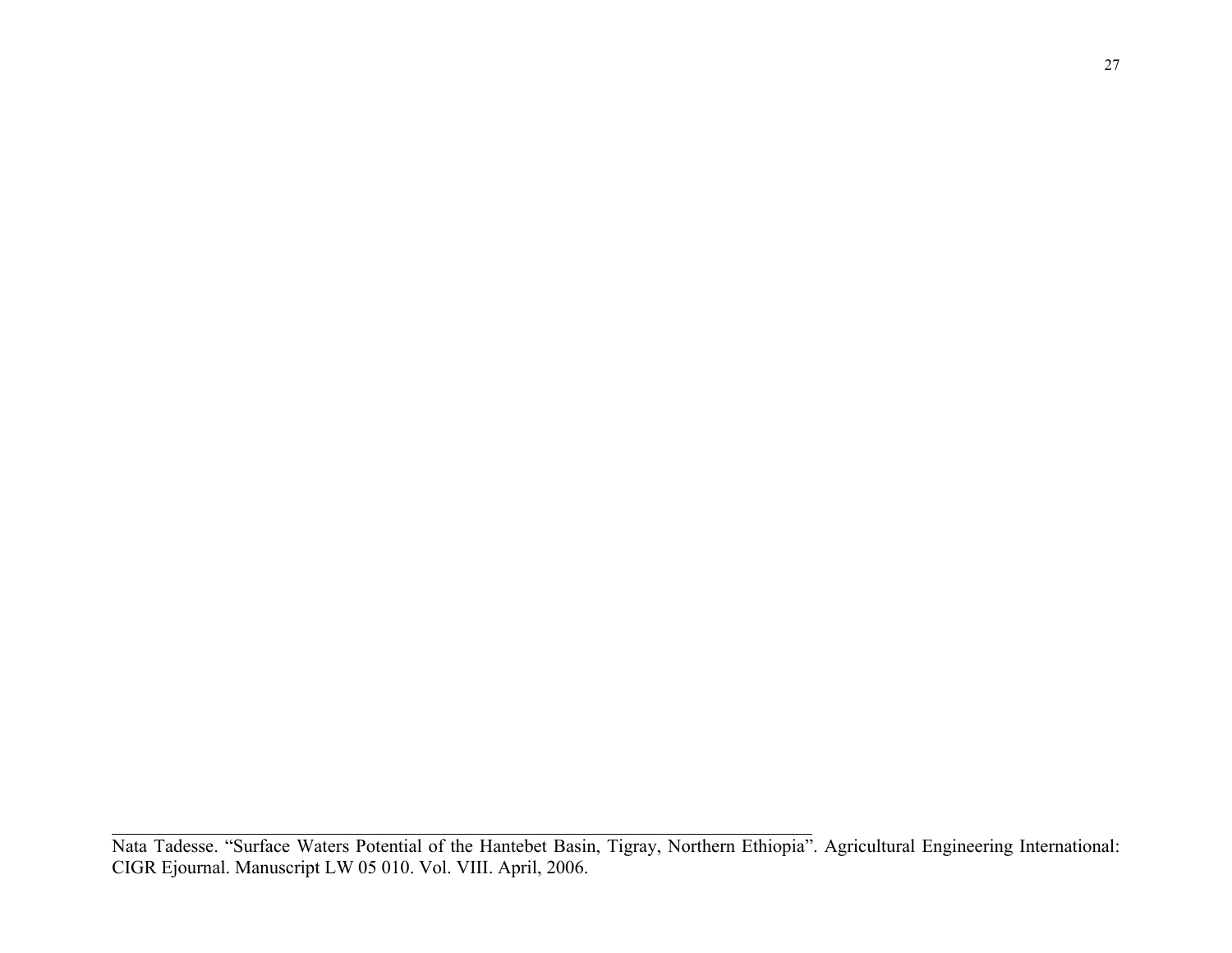# **4.10 Runoff**

Since there were no water level observations and flow measurements conducted in the basin due to lack of hydrometric station in any one of the rivers in the entire basin, it was impossible to analyze the runoff of the basin by computer models or scale models. Other methods like the unit hydrograph and flood frequency analyses were also not used because of their requirements of historical records.

Therefore, in this study, the volume of runoff was determined by two methods: curve number and runoff coefficient.

The curve number is a versatile and widely used method for runoff estimation. The mean monthly runoff of the catchments was calculated using Eq. 7 and tabulated and presented in Table 12 and Figure 9. Accordingly, the mean annual runoff of the basin is 12.74 million cubic meters.

Out of the mean annual runoff of the area, 92.7 % of the runoff is generated from rainy months whereas 7.3 % from dry months. Among the rainy months, 79.2 % of the runoff is coming from the big rainy months and 13.5 % from small rainy months. The big rains that occur with very high concentration in July and August produced 72. 2 % the mean annual runoff of the basin.

The annual runoff was also calculated using runoff coefficient method (Eq. 8), and the monthly runoff of the catchment is presented in the Table 12. Accordingly, the annual runoff of the basin was estimated to be 9.15 million cubic meters.

Since the curve method takes into account a number of hydrologic parameters than the runoff coefficient method, the calculated value of the curve method is taken as a representative of the basin.

| Months    | Runoff (Million Cubic Meter) |                           |  |  |  |  |
|-----------|------------------------------|---------------------------|--|--|--|--|
|           | Curve method                 | Runoff coefficient method |  |  |  |  |
| January   | 0.192                        | 0.039                     |  |  |  |  |
| February  | 0.164                        | 0.078                     |  |  |  |  |
| March     | 0.603                        | 0.580                     |  |  |  |  |
| April     | 0.563                        | 0.550                     |  |  |  |  |
| May       | 0.087                        | 0.330                     |  |  |  |  |
| June      | 0.896                        | 0.783                     |  |  |  |  |
| July      | 4.392                        | 2.985                     |  |  |  |  |
| August    | 4.804                        | 3.109                     |  |  |  |  |
| September | 0.553                        | 0.542                     |  |  |  |  |
| October   | 0.180                        | 0.069                     |  |  |  |  |
| November  | 0.156                        | 0.064                     |  |  |  |  |
| December  | 0.153                        | 0.020                     |  |  |  |  |

Table 12. Monthly runoff of the basin calculated by curve matching method and runoff coefficient method.

Nata Tadesse. "Surface Waters Potential of the Hantebet Basin, Tigray, Northern Ethiopia". Agricultural Engineering International: CIGR Ejournal. Manuscript LW 05 010. Vol. VIII. March, 2006.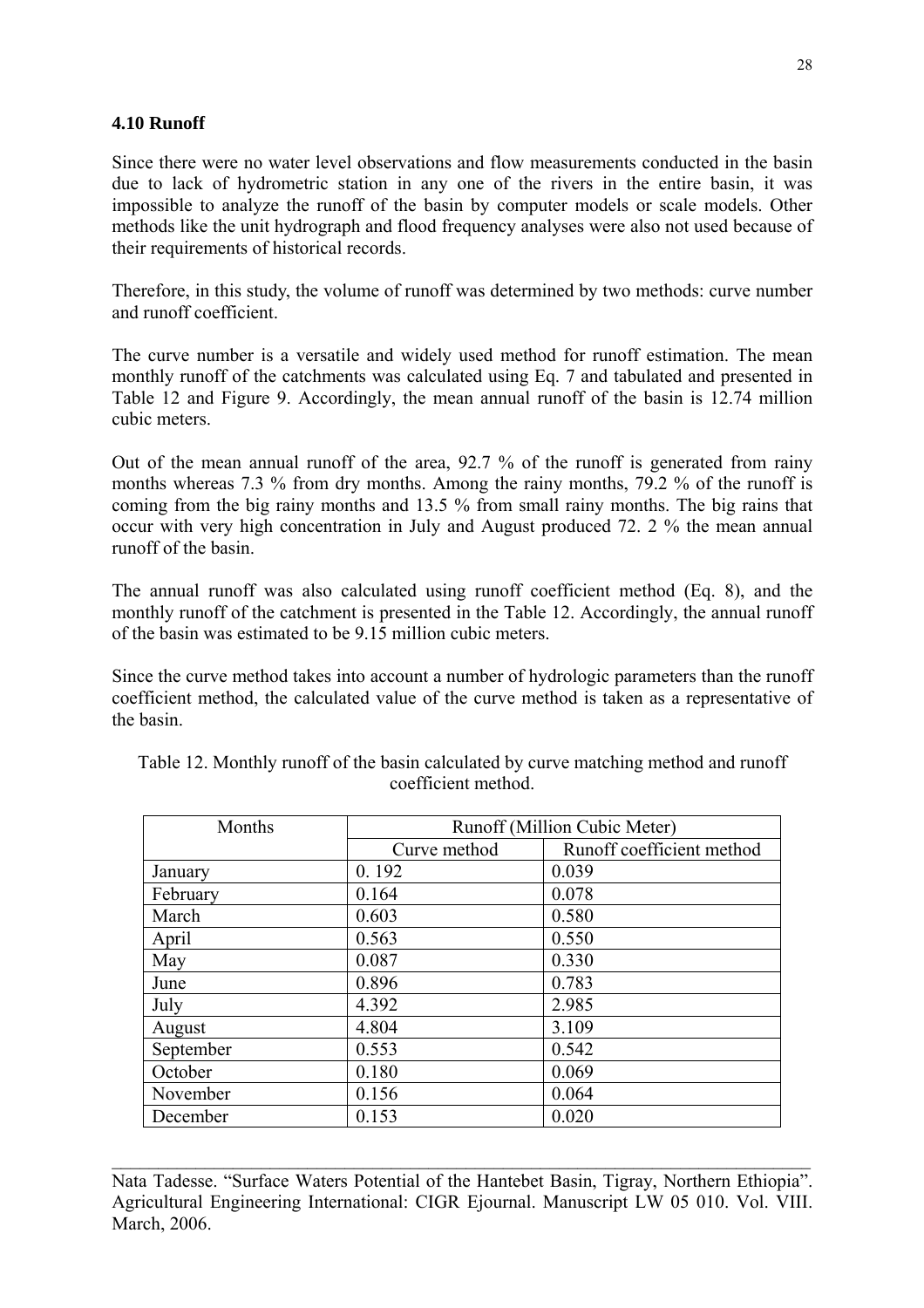

Figure 9. Runoff value of each land use.

### **5. CONCLUSIONS**

The study area receives a mean annual rainfall of 632.08 mm. The mean annual actual evapotranspiration is 53.27 % of the mean annual rainfall of the basin. The mean annual runoff that leaves the basin is 12.74 million cubic meters, which corresponds to 522 mm. Inland waters are not available in the basin. The only available surface water is runoff that is generated by the different land units of the area. Out of 12.74 million cubic meters, 11.81 million cubic meters is generated from the six months of rainy seasons and 0.93 million cubic meters from the remaining six months of the dry seasons. Generally, this result implies that the outflow is in excess of the inflow or input, which is precipitation. This might be due to the contribution of the neighboring basins: subsurface water might flow across the surface boundaries toward the basin. To have a complete knowledge of the surface water of the basin an investigation of such kind of link should be conducted. In general, the basin has very good surface water potential, if it is harvested, that can be used for different purposes.

### **6. ACKNOWLEDGMENT**

I am grateful to the Research and Publication Office of the Mekelle University in general and to Dr. Kindey Gebrehiwot and Ato Trufat Hailemariam in particular. I thank Dr. Tarekegn and Ato Trufat for a critical reading of the manuscript and many constructive criticisms. This

Nata Tadesse. "Surface Waters Potential of the Hantebet Basin, Tigray, Northern Ethiopia". Agricultural Engineering International: CIGR Ejournal. Manuscript LW 05 010. Vol. VIII. March, 2006.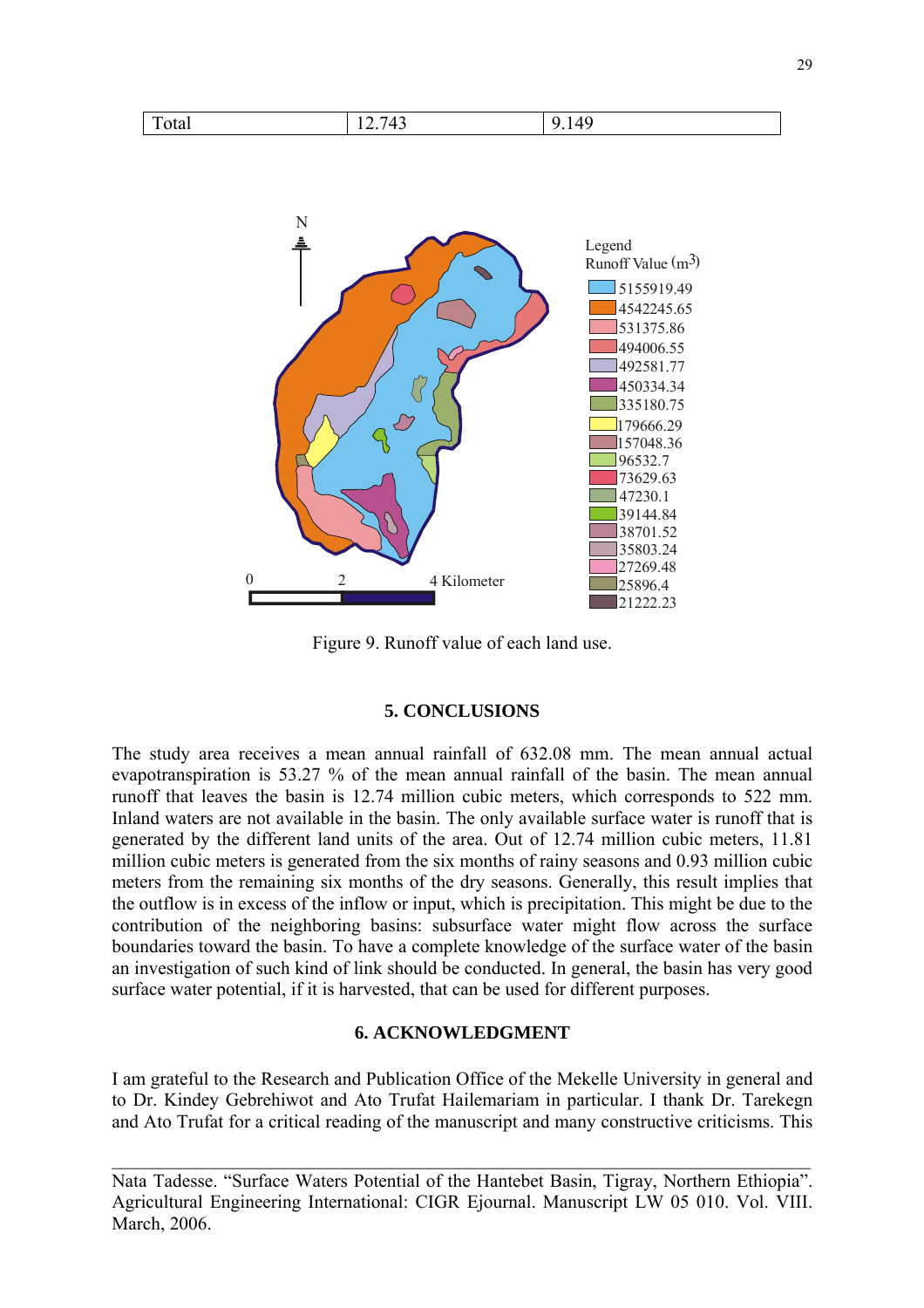research work was conducted as part of FST/005/05 research work funded by the Research and Publication Office of the Mekelle University.

#### **7. REFERENCES**

Buckle, C. 1978. Landforms in Africa: An introduction to geomorphology. England: Addison Wesley Longman Ltd.

Daniel Gamachu. 1974. Aspects of climate and water budget in Ethiopia. Addis Ababa: Addis Ababa University Press.

Davis, N.S. and Dewiest, R. J. M. 1966. Hydrogeology. New York: John Wiley and Sons, Inc.

Fetter, C.W. 1994. Applied hydrogeology. New Jersey: Prentice-Hall, Inc.

Garg, K. 1987. Irrigation engineering and hydraulic structures. India: Khanna Publishers.

Hermiyanto, B., M. Zoebisch, G. Singh, S. Ranamukhaarachchi, R. Clemente and F. Agus. "Comparing Runoff, Soil and Nutrient Losses from Three Small Watersheds in Indonesia". Agricultural Engineering International: the CIGR Journal of Scientific Research and Development. Manuscript LW 04 007. Vol. VI. September, 2004.

Hillel, D. 1998. Environmental soil physics. San Diego: Academic Press.

Leopold, L. B. and Dunne, T. 1978. Water in environmental planning. San Francisco: W. H. Freeman and Company.

Ministry of Water Resources. 2001. Initial national communication of Ethiopia to the United Nations Framework Convention on Climate Change (UNFCCC). A report submitted to the conference of parties of the UNFCCC under the GEF support Climate Change Enabling Activities Project of Ethiopia. Ethiopia, Addis Ababa.

Nata Tadesse. 1994. Hydrogeology of Jimma area. M.S. thesis, Department of Earth Science, Addis Ababa University, Addis Ababa.

Nata Tadesse 2003. Hydrogeological investigation and environmentally sound plans for the development of groundwater in the Weri River Basin, Tigray, Ethiopia. Ph.D. diss., Institutes of Applied Geology, University of Natural Resources and Applied Life Sciences (BOKU) Vienna, Vienna.

Nata Tadesse. 2004. Sustainable groundwater management: A case study in the Weri River Basin, Tigray, Ethiopia. In Proc. of the International Conference and Exhibition on Groundwater in Ethiopia, Paper No. 21. Addis Ababa, 25 -27 May.

Pereira, L. S. "Water and Agriculture: Facing Water Scarcity and Environmental Challenges". Agricultural Engineering International: the CIGR Journal of Scientific Research and Development. Invited Overview Paper. Vol. VII. February 2005.

Nata Tadesse. "Surface Waters Potential of the Hantebet Basin, Tigray, Northern Ethiopia". Agricultural Engineering International: CIGR Ejournal. Manuscript LW 05 010. Vol. VIII. March, 2006.